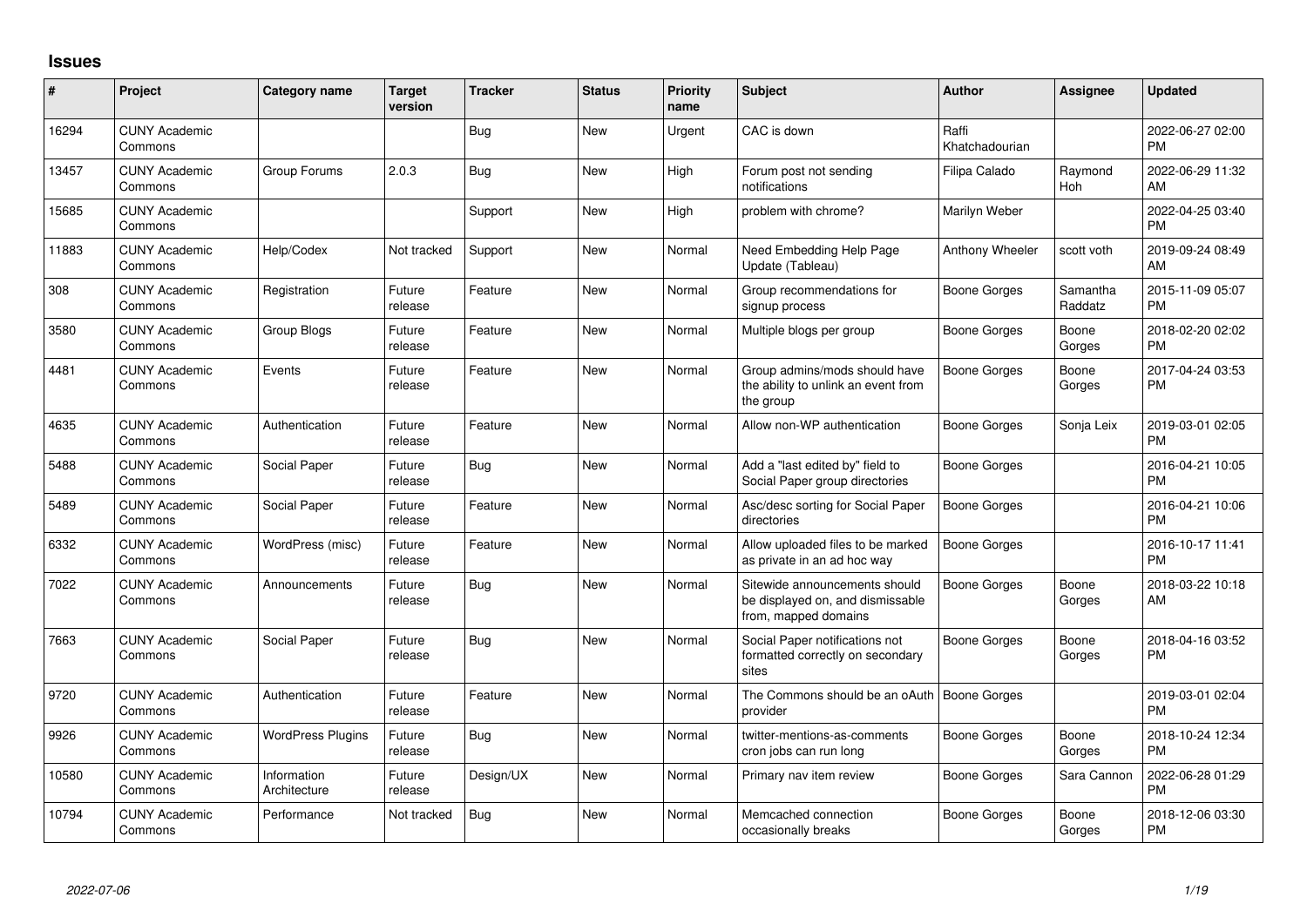| #     | <b>Project</b>                  | Category name                  | <b>Target</b><br>version | <b>Tracker</b> | <b>Status</b> | <b>Priority</b><br>name | <b>Subject</b>                                                                                               | <b>Author</b>       | <b>Assignee</b> | <b>Updated</b>                |
|-------|---------------------------------|--------------------------------|--------------------------|----------------|---------------|-------------------------|--------------------------------------------------------------------------------------------------------------|---------------------|-----------------|-------------------------------|
| 11024 | <b>CUNY Academic</b><br>Commons | WordPress (misc)               | Future<br>release        | <b>Bug</b>     | <b>New</b>    | Normal                  | Subsites should not show "you<br>should update your .htaccess<br>now" notice after permalink setting<br>save | Boone Gorges        |                 | 2019-01-28 01:35<br><b>PM</b> |
| 11392 | <b>CUNY Academic</b><br>Commons |                                | Future<br>release        | Bug            | New           | Normal                  | Migrate users away from<br><b>StatPress</b>                                                                  | Boone Gorges        |                 | 2019-04-23 03:53<br><b>PM</b> |
| 11834 | <b>CUNY Academic</b><br>Commons | <b>Group Files</b>             | Future<br>release        | Feature        | New           | Normal                  | Improved tools for managing<br>group file folders                                                            | Boone Gorges        | Sonja Leix      | 2019-09-06 03:55<br><b>PM</b> |
| 12042 | <b>CUNY Academic</b><br>Commons | <b>Email Notifications</b>     | Future<br>release        | Feature        | New           | Normal                  | Improved error logging for BPGES<br>send queue                                                               | Boone Gorges        | Boone<br>Gorges | 2021-11-19 12:25<br><b>PM</b> |
| 12091 | <b>CUNY Academic</b><br>Commons | <b>Group Files</b>             | Future<br>release        | Feature        | <b>New</b>    | Normal                  | Improved pre-upload file validation<br>for bp-group-documents                                                | Boone Gorges        | Boone<br>Gorges | 2019-11-14 01:21<br><b>PM</b> |
| 12911 | <b>CUNY Academic</b><br>Commons |                                | Not tracked              | Feature        | <b>New</b>    | Normal                  | Block access to xmlrpc.php based<br>on User-Agent                                                            | <b>Boone Gorges</b> | Boone<br>Gorges | 2020-06-09 05:12<br><b>PM</b> |
| 13048 | <b>CUNY Academic</b><br>Commons | Shortcodes and<br>embeds       | Future<br>release        | Feature        | <b>New</b>    | Normal                  | Jupyter Notebooks support                                                                                    | Boone Gorges        |                 | 2020-07-14 11:46<br>AM        |
| 13331 | <b>CUNY Academic</b><br>Commons | Site cloning                   | Future<br>release        | Bug            | <b>New</b>    | Normal                  | Combine Site Template and Clone<br>operations                                                                | Boone Gorges        | Jeremy Felt     | 2021-11-19 12:39<br><b>PM</b> |
| 13358 | <b>CUNY Academic</b><br>Commons | Group Forums                   | Future<br>release        | Feature        | New           | Normal                  | Improved UI for group forum<br>threading settings                                                            | Boone Gorges        | Raymond<br>Hoh  | 2021-11-19 12:27<br><b>PM</b> |
| 13466 | <b>CUNY Academic</b><br>Commons | Cavalcade                      | Future<br>release        | Feature        | New           | Normal                  | Automated cleanup for duplicate<br>Cavalcade tasks                                                           | Boone Gorges        | Boone<br>Gorges | 2020-10-13 05:24<br><b>PM</b> |
| 13835 | <b>CUNY Academic</b><br>Commons | WordPress (misc)               | Future<br>release        | Feature        | New           | Normal                  | Allow OneSearch widget to have<br>'CUNY' as campus                                                           | Boone Gorges        | Boone<br>Gorges | 2021-11-19 12:39<br><b>PM</b> |
| 13891 | <b>CUNY Academic</b><br>Commons | Internal Tools and<br>Workflow | 2.1.0                    | Feature        | New           | Normal                  | Migrate automated linting to<br>GitHub Actions                                                               | Boone Gorges        | Jeremy Felt     | 2022-06-29 11:13<br>AM        |
| 14184 | <b>CUNY Academic</b><br>Commons | Public Portfolio               | Future<br>release        | Feature        | <b>New</b>    | Normal                  | Centralized mechanism for storing<br>Campus affiliations                                                     | Boone Gorges        | Boone<br>Gorges | 2022-01-04 11:35<br>AM        |
| 14309 | <b>CUNY Academic</b><br>Commons | Group Library                  | Future<br>release        | Feature        | <b>New</b>    | Normal                  | Better handling of<br>bp group document file download<br>attempts when file is not present                   | Boone Gorges        | Boone<br>Gorges | 2021-11-19 12:28<br><b>PM</b> |
| 14987 | <b>CUNY Academic</b><br>Commons | <b>WordPress Plugins</b>       | Future<br>release        | Bug            | <b>New</b>    | Normal                  | Elementor update causes<br>database freeze-up                                                                | Boone Gorges        | Boone<br>Gorges | 2021-11-29 12:02<br><b>PM</b> |
| 15194 | <b>CUNY Academic</b><br>Commons | Internal Tools and<br>Workflow | 2.1.0                    | Feature        | <b>New</b>    | Normal                  | PHPCS sniff for un-restored<br>switch to blog() calls                                                        | Boone Gorges        | Jeremy Felt     | 2022-05-26 10:45<br>AM        |
| 15883 | <b>CUNY Academic</b><br>Commons |                                | 2.1.0                    | Feature        | <b>New</b>    | Normal                  | Release BPGES update                                                                                         | Boone Gorges        | Boone<br>Gorges | 2022-05-26 10:39<br>AM        |
| 3059  | <b>CUNY Academic</b><br>Commons | Group Forums                   | Future<br>release        | Design/UX      | <b>New</b>    | Normal                  | Forum Post Permissable Content<br><b>Explanatory Text</b>                                                    | Chris Stein         | Chris Stein     | 2015-04-02 11:27<br>AM        |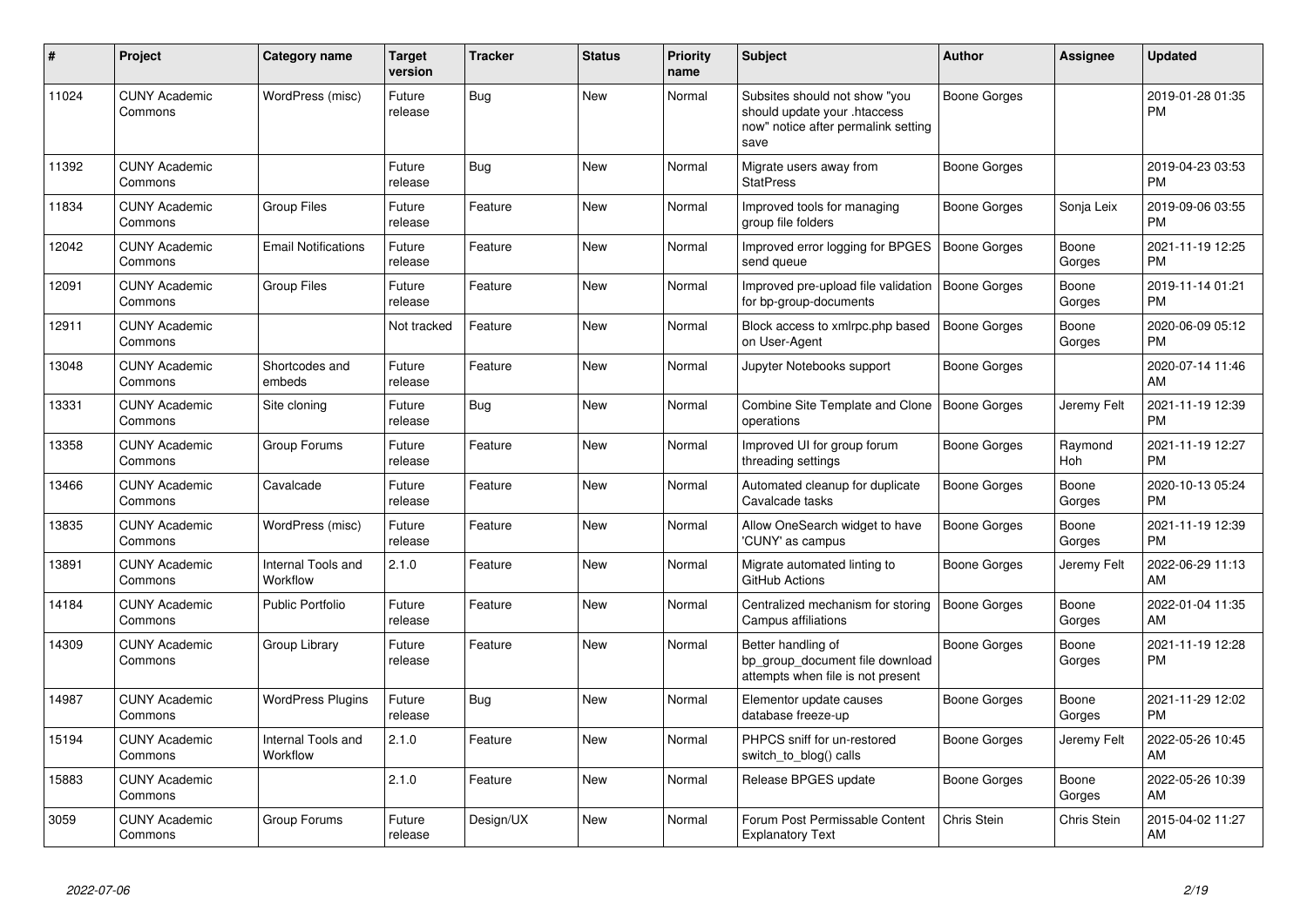| #     | Project                         | <b>Category name</b>     | <b>Target</b><br>version | <b>Tracker</b> | <b>Status</b> | <b>Priority</b><br>name | <b>Subject</b>                                                               | <b>Author</b>    | Assignee          | <b>Updated</b>                |
|-------|---------------------------------|--------------------------|--------------------------|----------------|---------------|-------------------------|------------------------------------------------------------------------------|------------------|-------------------|-------------------------------|
| 3565  | <b>CUNY Academic</b><br>Commons | My Commons               | Not tracked              | Documentation  | <b>New</b>    | Normal                  | Load Newest inconsistencies                                                  | Chris Stein      | scott voth        | 2015-11-09 01:16<br><b>PM</b> |
| 13199 | <b>CUNY Academic</b><br>Commons | Group Forums             | Future<br>release        | Feature        | New           | Normal                  | Favoring Groups over bbPress<br>plugin                                       | Colin McDonald   | Colin<br>McDonald | 2021-11-19 12:28<br><b>PM</b> |
| 13370 | <b>CUNY Academic</b><br>Commons | Group Library            | Future<br>release        | Feature        | New           | Normal                  | Library bulk deletion and folder<br>editina                                  | Colin McDonald   | Boone<br>Gorges   | 2020-10-13 10:41<br>AM        |
| 15210 | <b>CUNY Academic</b><br>Commons | Analytics                | Not tracked              | Design/UX      | <b>New</b>    | Normal                  | Google Analytics improvements                                                | Colin McDonald   | Boone<br>Gorges   | 2022-05-24 10:47<br>AM        |
| 9729  | <b>CUNY Academic</b><br>Commons | <b>SEO</b>               | Not tracked              | Support        | New           | Normal                  | 503 Errors showing on<br>newlaborforum.cuny.edu                              | Diane Krauthamer | Raymond<br>Hoh    | 2018-05-22 04:48<br><b>PM</b> |
| 11968 | JustPublics@365<br>MediaCamp    |                          |                          | Feature        | <b>New</b>    | Normal                  | Nanoscience Retractable Display<br>Unit                                      | Donald Cherry    | Bonnie<br>Eissner | 2021-02-19 08:50<br>AM        |
| 11545 | <b>CUNY Academic</b><br>Commons | <b>WordPress Plugins</b> | Not tracked              | Support        | <b>New</b>    | Normal                  | <b>Twitter searches in WordPress</b>                                         | Gina Cherry      | Matt Gold         | 2019-09-23 01:03<br><b>PM</b> |
| 6755  | <b>CUNY Academic</b><br>Commons | WordPress (misc)         | Future<br>release        | Bug            | <b>New</b>    | Normal                  | Cannot Deactivate Plugin                                                     | Laura Kane       |                   | 2016-11-16 01:12<br><b>PM</b> |
| 11789 | <b>CUNY Academic</b><br>Commons | Courses                  | Future<br>release        | Feature        | <b>New</b>    | Normal                  | Ability to remove item from<br>Courses list                                  | Laurie Hurson    | Sonja Leix        | 2019-09-24 12:28<br><b>PM</b> |
| 11843 | <b>CUNY Academic</b><br>Commons | WordPress (misc)         | Future<br>release        | Design/UX      | New           | Normal                  | Tweaking the Gutenberg Editor<br>Interface                                   | Laurie Hurson    |                   | 2022-04-26 12:00<br><b>PM</b> |
| 11879 | <b>CUNY Academic</b><br>Commons |                          | Not tracked              | Bug            | <b>New</b>    | Normal                  | Hypothesis comments appearing<br>on multiple, different pdfs across<br>blogs | Laurie Hurson    | Laurie Hurson     | 2019-09-19 02:39<br><b>PM</b> |
| 12328 | <b>CUNY Academic</b><br>Commons |                          | Not tracked              | Support        | <b>New</b>    | Normal                  | Sign up Code for Non-CUNY<br>Faculty                                         | Laurie Hurson    |                   | 2020-01-28 10:25<br>AM        |
| 12438 | <b>CUNY Academic</b><br>Commons | Courses                  | Not tracked              | Bug            | <b>New</b>    | Normal                  | Site appearing twice                                                         | Laurie Hurson    | Boone<br>Gorges   | 2020-02-18 01:34<br><b>PM</b> |
| 13650 | <b>CUNY Academic</b><br>Commons | Group Library            | Future<br>release        | Feature        | New           | Normal                  | Forum Attachments in Group<br>Library                                        | Laurie Hurson    |                   | 2021-11-19 12:30<br><b>PM</b> |
| 14475 | <b>CUNY Academic</b><br>Commons |                          | Not tracked              | Publicity      | <b>New</b>    | Normal                  | <b>OER Showcase Page</b>                                                     | Laurie Hurson    | Laurie Hurson     | 2021-09-14 10:46<br>AM        |
| 14787 | <b>CUNY Academic</b><br>Commons | <b>Plugin Packages</b>   | Future<br>release        | Feature        | <b>New</b>    | Normal                  | Creating a "Design" plugin<br>package                                        | Laurie Hurson    | scott voth        | 2022-04-27 04:56<br><b>PM</b> |
| 14936 | <b>CUNY Academic</b><br>Commons |                          |                          | <b>Bug</b>     | <b>New</b>    | Normal                  | Commons websites blocked by<br>SPS campus network                            | Laurie Hurson    |                   | 2021-11-03 03:57<br><b>PM</b> |
| 14940 | <b>CUNY Academic</b><br>Commons |                          |                          | Bug            | <b>New</b>    | Normal                  | Discrepancy between Commons<br>profile "sites" and actual # of sites         | Laurie Hurson    |                   | 2021-11-08 11:09<br>AM        |
| 15757 | <b>CUNY Academic</b><br>Commons |                          |                          | <b>Bug</b>     | <b>New</b>    | Normal                  | Members # do not match                                                       | Laurie Hurson    |                   | 2022-03-30 04:52<br><b>PM</b> |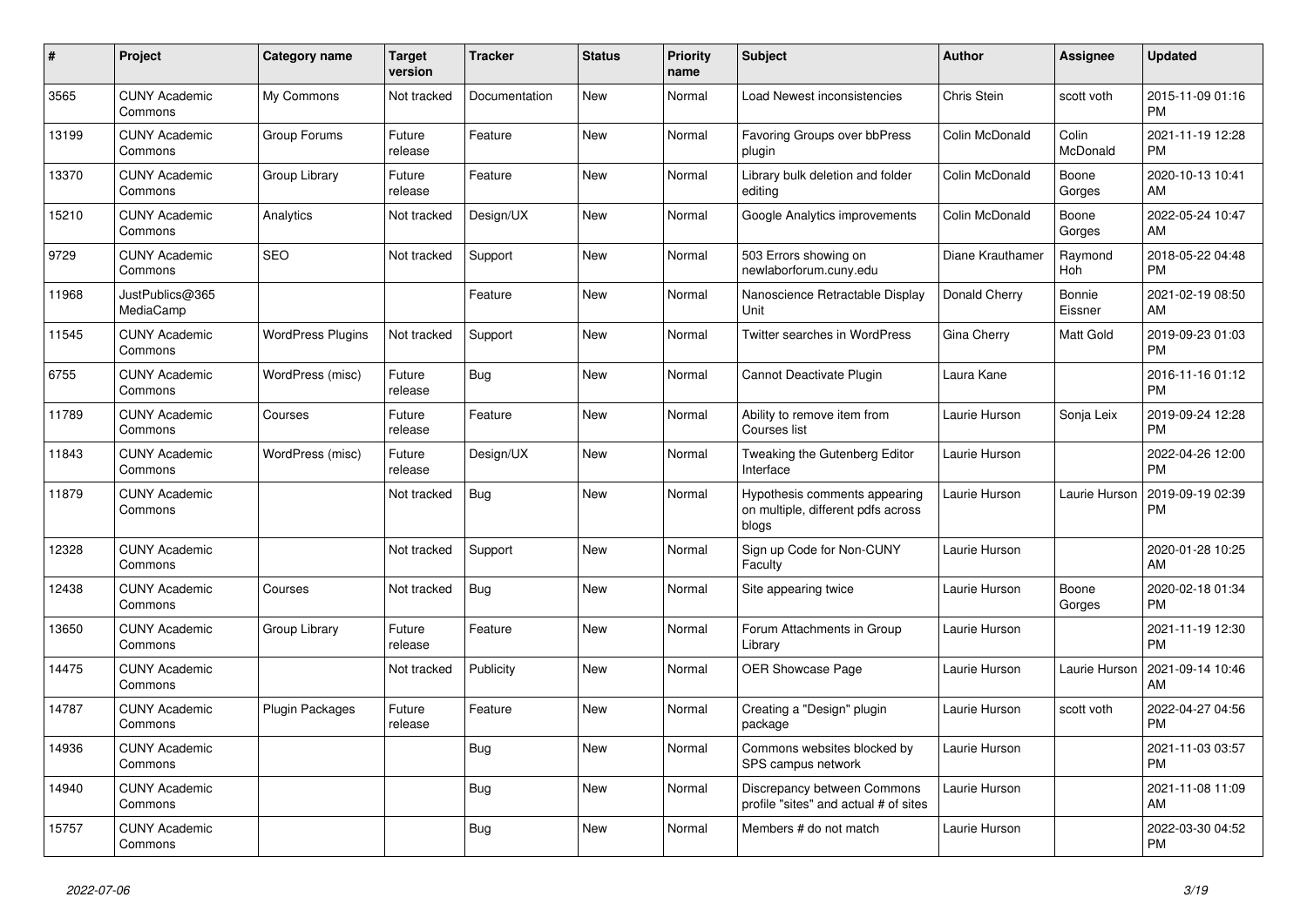| #     | <b>Project</b>                  | <b>Category name</b>       | <b>Target</b><br>version | <b>Tracker</b> | <b>Status</b> | <b>Priority</b><br>name | <b>Subject</b>                                                          | <b>Author</b>   | Assignee            | <b>Updated</b>                |
|-------|---------------------------------|----------------------------|--------------------------|----------------|---------------|-------------------------|-------------------------------------------------------------------------|-----------------|---------------------|-------------------------------|
| 16199 | <b>CUNY Academic</b><br>Commons | <b>Directories</b>         | 2.0.3                    | Bug            | New           | Normal                  | Removed "Semester" Filter from<br><b>Courses Directory</b>              | Laurie Hurson   | Boone<br>Gorges     | 2022-06-29 11:32<br>AM        |
| 16332 | <b>CUNY Academic</b><br>Commons |                            |                          | Feature        | New           | Normal                  | Refining the OER Tag: Remove<br>OER tag option from Creation<br>Process | Laurie Hurson   |                     | 2022-07-05 01:07<br><b>PM</b> |
| 16335 | <b>CUNY Academic</b><br>Commons |                            |                          | Feature        | <b>New</b>    | Normal                  | Revisiting options and functions of<br>Creative Commons license widget  | Laurie Hurson   |                     | 2022-07-06 11:17<br>AM        |
| 6078  | <b>CUNY Academic</b><br>Commons | <b>Blogs (BuddyPress)</b>  | Future<br>release        | Feature        | New           | Normal                  | <b>Explore Adding Network Blog</b><br>Metadata Plugin                   | Luke Waltzer    | Luke Waltzer        | 2016-10-11 10:29<br><b>PM</b> |
| 7624  | <b>CUNY Academic</b><br>Commons | BuddyPress (misc)          | Future<br>release        | Design/UX      | New           | Normal                  | <b>BP Notifications</b>                                                 | Luke Waltzer    | Paige Dupont        | 2017-02-08 10:43<br><b>PM</b> |
| 7928  | <b>CUNY Academic</b><br>Commons | Group Forums               | Not tracked              | Bug            | <b>New</b>    | Normal                  | Duplicate Forum post                                                    | Luke Waltzer    | Raymond<br>Hoh      | 2017-04-11 09:27<br><b>PM</b> |
| 7981  | <b>CUNY Academic</b><br>Commons | Social Paper               | Future<br>release        | Bug            | <b>New</b>    | Normal                  | Social Paper comments should not   Luke Waltzer<br>go to spam           |                 | Boone<br>Gorges     | 2018-04-16 03:52<br><b>PM</b> |
| 8835  | <b>CUNY Academic</b><br>Commons | <b>Blogs (BuddyPress)</b>  | Future<br>release        | Feature        | <b>New</b>    | Normal                  | Extend cuny.is shortlinks to sites                                      | Luke Waltzer    | Boone<br>Gorges     | 2022-04-26 11:59<br>AM        |
| 13430 | <b>CUNY Academic</b><br>Commons | Reply By Email             | Not tracked              | Bug            | <b>New</b>    | Normal                  | Delay in RBE                                                            | Luke Waltzer    | Raymond<br>Hoh      | 2020-10-13 11:16<br>AM        |
| 8211  | <b>CUNY Academic</b><br>Commons | <b>WordPress Themes</b>    | Future<br>release        | Feature        | New           | Normal                  | Theme Suggestions: Material<br>Design-Inspired Themes                   | Margaret Galvan | Margaret<br>Galvan  | 2017-08-07 02:48<br><b>PM</b> |
| 5199  | <b>CUNY Academic</b><br>Commons | Social Paper               | Future<br>release        | Feature        | New           | Normal                  | add tables to the SP editor                                             | Marilyn Weber   |                     | 2016-10-24 11:27<br>AM        |
| 5205  | <b>CUNY Academic</b><br>Commons | Social Paper               | Future<br>release        | Feature        | New           | Normal                  | Social Paper folders                                                    | Marilyn Weber   |                     | 2016-02-11 10:24<br><b>PM</b> |
| 5282  | <b>CUNY Academic</b><br>Commons | Social Paper               | Future<br>release        | Bug            | <b>New</b>    | Normal                  | Replying via email directs to paper<br>but not individual comment.      | Marilyn Weber   | Raymond<br>Hoh      | 2016-03-02 01:48<br><b>PM</b> |
| 5397  | <b>CUNY Academic</b><br>Commons | Social Paper               | Future<br>release        | Feature        | New           | Normal                  | frustrating to have to<br>enable/disable in SP                          | Marilyn Weber   | Samantha<br>Raddatz | 2016-04-20 03:39<br><b>PM</b> |
| 5992  | <b>CUNY Academic</b><br>Commons | <b>Email Notifications</b> | Future<br>release        | Feature        | <b>New</b>    | Normal                  | Changing the From line of<br>autogenerated blog emails                  | Marilyn Weber   |                     | 2018-09-27 05:19<br><b>PM</b> |
| 8607  | <b>CUNY Academic</b><br>Commons |                            | Not tracked              | Support        | New           | Normal                  | Paypal?                                                                 | Marilyn Weber   | Matt Gold           | 2018-05-15 01:37<br><b>PM</b> |
| 12352 | <b>CUNY Academic</b><br>Commons |                            | Not tracked              | Support        | New           | Normal                  | "posts list" page builder block<br>option                               | Marilyn Weber   |                     | 2020-02-03 01:29<br><b>PM</b> |
| 12382 | <b>CUNY Academic</b><br>Commons | Membership                 | Not tracked              | Support        | <b>New</b>    | Normal                  | Email request change                                                    | Marilyn Weber   | Marilyn<br>Weber    | 2020-02-06 12:56<br><b>PM</b> |
| 13286 | <b>CUNY Academic</b><br>Commons |                            | Not tracked              | Support        | <b>New</b>    | Normal                  | problem connecting with<br>WordPress app                                | Marilyn Weber   | Raymond<br>Hoh      | 2020-09-08 11:16<br>AM        |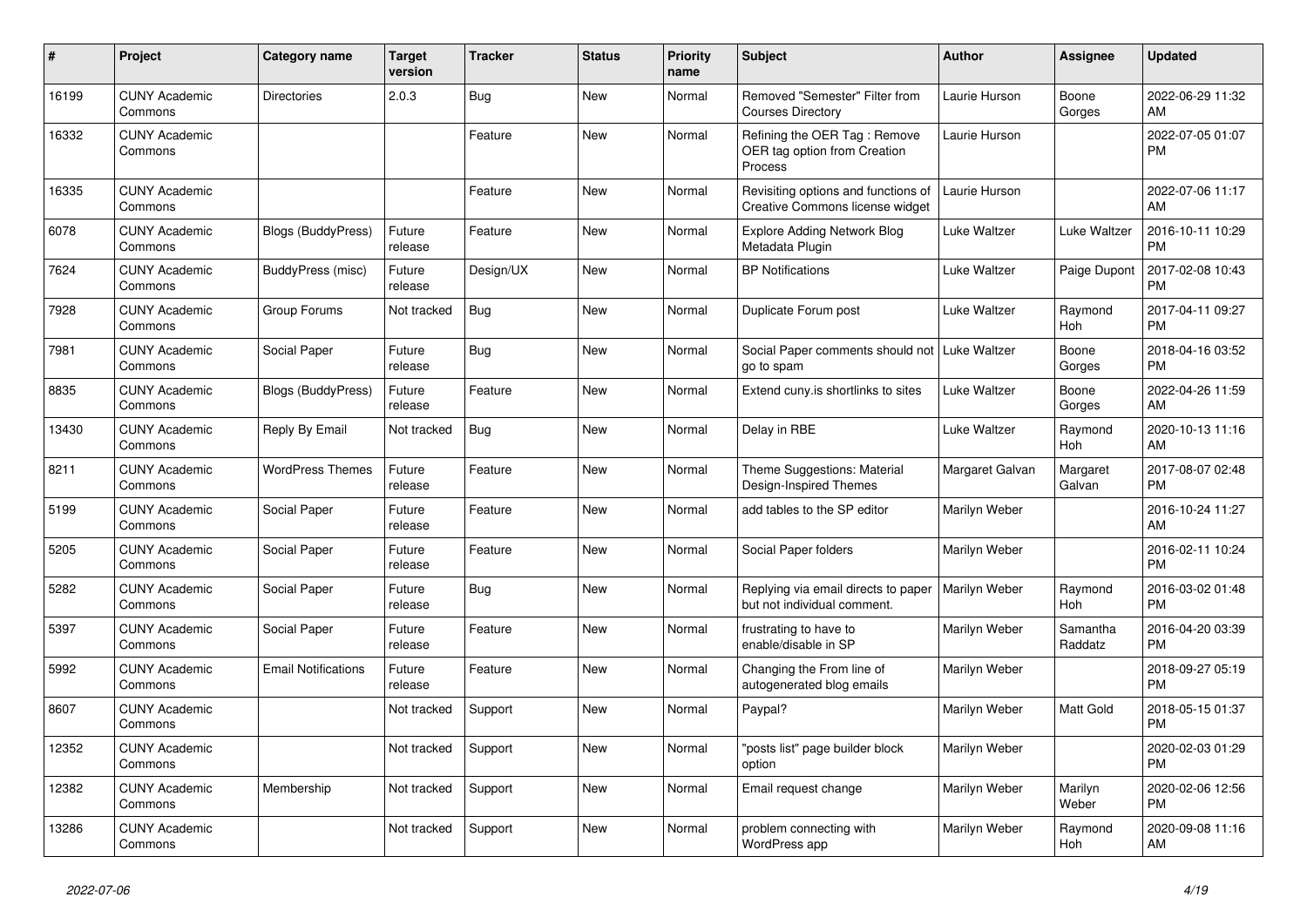| #     | Project                         | <b>Category name</b>     | <b>Target</b><br>version | <b>Tracker</b> | <b>Status</b> | <b>Priority</b><br>name | <b>Subject</b>                                                                                                                               | <b>Author</b>           | <b>Assignee</b>     | <b>Updated</b>                |
|-------|---------------------------------|--------------------------|--------------------------|----------------|---------------|-------------------------|----------------------------------------------------------------------------------------------------------------------------------------------|-------------------------|---------------------|-------------------------------|
| 14911 | <b>CUNY Academic</b><br>Commons | <b>WordPress Themes</b>  | Not tracked              | Support        | <b>New</b>    | Normal                  | Twentytwentyone theme                                                                                                                        | Marilyn Weber           |                     | 2021-10-28 10:37<br>AM        |
| 15045 | <b>CUNY Academic</b><br>Commons |                          |                          | Support        | New           | Normal                  | no result for KCeL in the search<br>box on the commons                                                                                       | Marilyn Weber           |                     | 2021-12-10 11:29<br>AM        |
| 15565 | <b>CUNY Academic</b><br>Commons |                          |                          | Support        | New           | Normal                  | Events - send updates to an email<br>listserv                                                                                                | Marilyn Weber           |                     | 2022-03-10 01:06<br>PM        |
| 15816 | <b>CUNY Academic</b><br>Commons |                          | Not tracked              | Support        | New           | Normal                  | slow loading at SPS                                                                                                                          | Marilyn Weber           |                     | 2022-04-05 01:26<br>PM        |
| 364   | <b>CUNY Academic</b><br>Commons | <b>WordPress Plugins</b> | Future<br>release        | Feature        | <b>New</b>    | Normal                  | <b>Bulletin Board</b>                                                                                                                        | <b>Matt Gold</b>        |                     | 2015-01-05 08:50<br><b>PM</b> |
| 3657  | <b>CUNY Academic</b><br>Commons | WordPress (misc)         | Not tracked              | Feature        | New           | Normal                  | Create alert for GC email<br>addresses                                                                                                       | <b>Matt Gold</b>        | Matt Gold           | 2016-04-14 11:29<br><b>PM</b> |
| 13949 | <b>CUNY Academic</b><br>Commons |                          | Not tracked              | Bug            | New           | Normal                  | Continued debugging of runaway<br>MySQL connections                                                                                          | <b>Matt Gold</b>        | Boone<br>Gorges     | 2021-09-14 10:42<br>AM        |
| 16307 | <b>CUNY Academic</b><br>Commons |                          |                          | <b>Bug</b>     | New           | Normal                  | Add brief messaging to<br>accept/decline group membership<br>requests                                                                        | <b>Matt Gold</b>        | Boone<br>Gorges     | 2022-06-27 06:13<br>PM        |
| 9908  | <b>CUNY Academic</b><br>Commons |                          | Not tracked              | Feature        | New           | Normal                  | Is it possible to send email<br>updates to users (or an email<br>address not on the list) for only a<br>single page AFTER being<br>prompted? | <b>Michael Shields</b>  | scott voth          | 2018-06-11 01:34<br>PM        |
| 2753  | <b>CUNY Academic</b><br>Commons | <b>Public Portfolio</b>  | Future<br>release        | Feature        | New           | Normal                  | Create actual actual tagification in<br>academic interests and other fields                                                                  | Micki Kaufman           | Boone<br>Gorges     | 2015-01-05 08:52<br><b>PM</b> |
| 3506  | <b>CUNY Academic</b><br>Commons | Publicity                | 1.7                      | Publicity      | New           | Normal                  | Prepare 1.7 email messaging                                                                                                                  | Micki Kaufman           | Micki<br>Kaufman    | 2014-10-01 12:36<br>PM        |
| 3509  | <b>CUNY Academic</b><br>Commons | Publicity                | 1.7                      | Publicity      | New           | Normal                  | Create 1.7 digital signage imagery                                                                                                           | Micki Kaufman           | Marilyn<br>Weber    | 2014-10-01 12:40<br><b>PM</b> |
| 9346  | <b>CUNY Academic</b><br>Commons | WordPress (misc)         | Not tracked              | Bug            | <b>New</b>    | Normal                  | Clone cetls.bmcc.cuny.edu for<br>development                                                                                                 | Owen Roberts            | Raymond<br>Hoh      | 2018-03-06 05:35<br><b>PM</b> |
| 6665  | <b>CUNY Academic</b><br>Commons |                          | Not tracked              | Publicity      | New           | Normal                  | Dead Link in 1.10 announcement<br>post                                                                                                       | Paige Dupont            | Stephen Real        | 2016-12-01 03:11<br>PM        |
| 5182  | <b>CUNY Academic</b><br>Commons | Social Paper             | Future<br>release        | Design/UX      | New           | Normal                  | "Publishing" a private paper on<br>social paper?                                                                                             | Raffi<br>Khatchadourian | Boone<br>Gorges     | 2016-10-13 04:12<br>PM        |
| 5183  | <b>CUNY Academic</b><br>Commons | Social Paper             | Future<br>release        | Design/UX      | New           | Normal                  | Creating a new paper when<br>viewing an existing paper                                                                                       | Raffi<br>Khatchadourian | Samantha<br>Raddatz | 2016-02-02 12:09<br><b>PM</b> |
| 9420  | <b>CUNY Academic</b><br>Commons | cuny.is                  | Not tracked              | Feature        | New           | Normal                  | Request for http://cuny.is/streams                                                                                                           | Raffi<br>Khatchadourian | Marilyn<br>Weber    | 2018-04-02 10:08<br>AM        |
| 14792 | <b>CUNY Academic</b><br>Commons |                          |                          | Bug            | New           | Normal                  | Inconsistent email notifications<br>from gravity forms                                                                                       | Raffi<br>Khatchadourian |                     | 2021-10-04 01:50<br><b>PM</b> |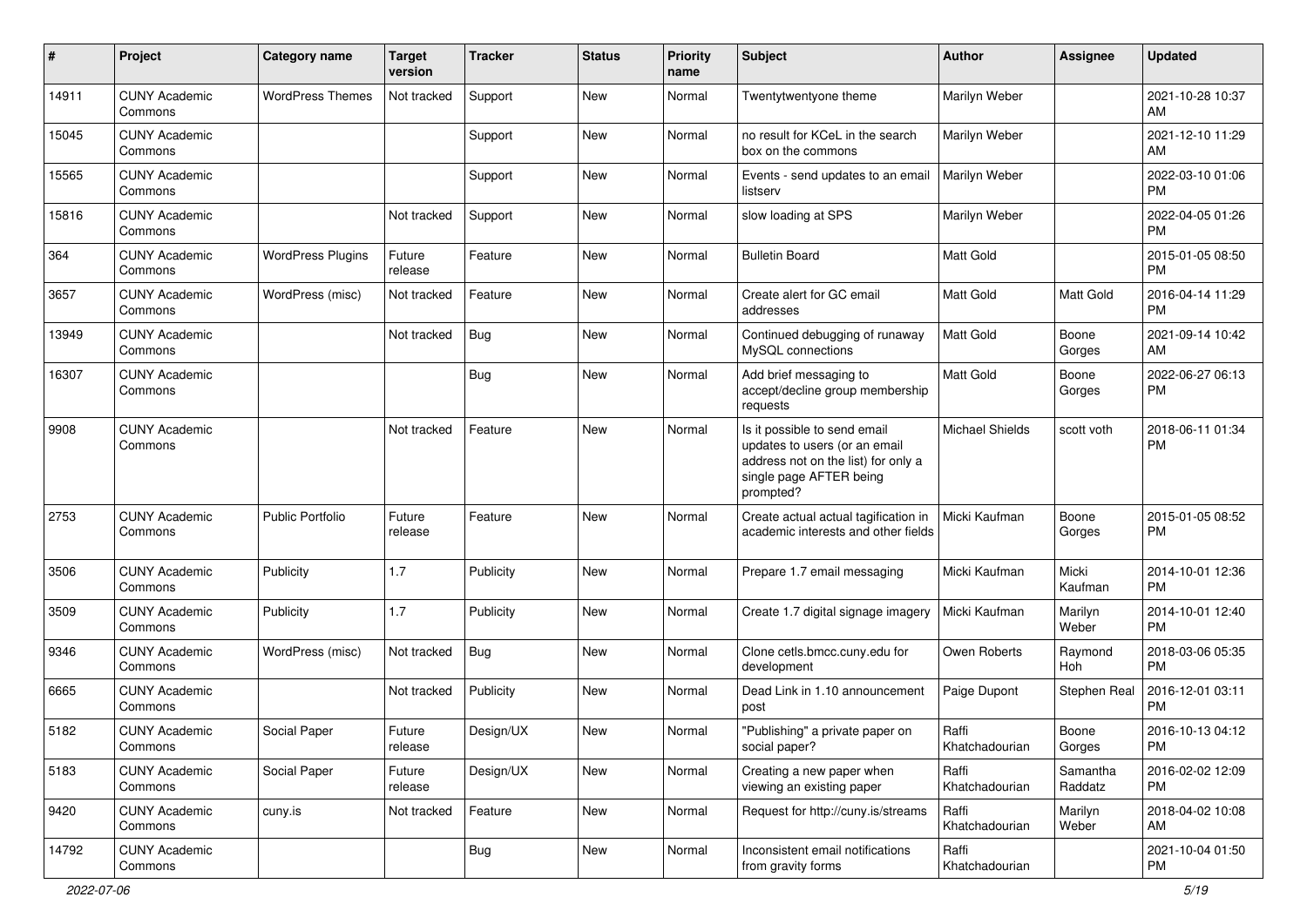| #     | <b>Project</b>                  | <b>Category name</b>     | Target<br>version | <b>Tracker</b> | <b>Status</b> | <b>Priority</b><br>name | <b>Subject</b>                                                                       | <b>Author</b>           | Assignee            | <b>Updated</b>                |
|-------|---------------------------------|--------------------------|-------------------|----------------|---------------|-------------------------|--------------------------------------------------------------------------------------|-------------------------|---------------------|-------------------------------|
| 16314 | <b>CUNY Academic</b><br>Commons | <b>WordPress Plugins</b> |                   | Feature        | New           | Normal                  | Install Multicollab plug-in?                                                         | Raffi<br>Khatchadourian |                     | 2022-06-29 03:44<br><b>PM</b> |
| 3691  | <b>CUNY Academic</b><br>Commons | <b>WordPress Plugins</b> | Future<br>release | Bug            | New           | Normal                  | <b>WPMU Domain Mapping</b><br>Debugging on cdev                                      | Raymond Hoh             | Matt Gold           | 2014-12-12 09:04<br>AM        |
| 11243 | <b>CUNY Academic</b><br>Commons | BuddyPress (misc)        | Future<br>release | Bug            | <b>New</b>    | Normal                  | Audit bp-custom.php                                                                  | Raymond Hoh             | Raymond<br>Hoh      | 2022-04-26 11:59<br>AM        |
| 14496 | <b>CUNY Academic</b><br>Commons | Domain Mapping           | Future<br>release | <b>Bug</b>     | New           | Normal                  | Mapped domain SSO uses<br>third-party cookies                                        | Raymond Hoh             | Raymond<br>Hoh      | 2021-05-24 04:03<br><b>PM</b> |
| 14908 | <b>CUNY Academic</b><br>Commons | Performance              |                   | <b>Bug</b>     | New           | Normal                  | Stale object cache on cdev                                                           | Raymond Hoh             | Boone<br>Gorges     | 2021-12-07 09:45<br>AM        |
| 16177 | <b>CUNY Academic</b><br>Commons | Reply By Email           |                   | Bug            | <b>New</b>    | Normal                  | Switch to Inbound mode for RBE                                                       | Raymond Hoh             | Raymond<br>Hoh      | 2022-05-30 04:32<br><b>PM</b> |
| 16255 | <b>CUNY Academic</b><br>Commons | WordPress (misc)         |                   | Bug            | <b>New</b>    | Normal                  | Need to define 'MULTISITE'<br>constant in wp-config.php                              | Raymond Hoh             |                     | 2022-06-19 09:31<br>AM        |
| 16319 | <b>CUNY Academic</b><br>Commons | <b>WordPress Plugins</b> | 2.0.3             | <b>Bug</b>     | New           | Normal                  | Request for Events Calendar Pro<br>5.14.2 update                                     | Raymond Hoh             | Raymond<br>Hoh      | 2022-07-01 04:16<br><b>PM</b> |
| 4222  | <b>CUNY Academic</b><br>Commons | User Experience          | Future<br>release | Design/UX      | <b>New</b>    | Normal                  | Add information to 'Delete<br>Account' page                                          | Samantha Raddatz        | scott voth          | 2015-06-26 11:35<br>AM        |
| 4225  | <b>CUNY Academic</b><br>Commons | DiRT Integration         | Future<br>release | Design/UX      | <b>New</b>    | Normal                  | Add information to DIRT page (in<br>Create a Group)                                  | Samantha Raddatz        | Matt Gold           | 2015-06-26 03:14<br><b>PM</b> |
| 4226  | <b>CUNY Academic</b><br>Commons | <b>BuddyPress Docs</b>   | Future<br>release | Design/UX      | <b>New</b>    | Normal                  | Add option to connect a Doc with a<br>Group                                          | Samantha Raddatz        | Samantha<br>Raddatz | 2015-09-09 04:08<br><b>PM</b> |
| 4253  | <b>CUNY Academic</b><br>Commons | <b>Public Portfolio</b>  | Future<br>release | Design/UX      | New           | Normal                  | Encourage users to add portfolio<br>content                                          | Samantha Raddatz        | Samantha<br>Raddatz | 2015-07-07 11:32<br>AM        |
| 4592  | <b>CUNY Academic</b><br>Commons | Events                   | Future<br>release | Design/UX      | New           | Normal                  | Event Creation - Venue Dropdown<br>Slow                                              | Samantha Raddatz        | Boone<br>Gorges     | 2015-09-14 04:56<br><b>PM</b> |
| 4622  | <b>CUNY Academic</b><br>Commons | <b>Public Portfolio</b>  | Future<br>release | Design/UX      | <b>New</b>    | Normal                  | <b>Profile Visibility Settings</b>                                                   | Samantha Raddatz        | Samantha<br>Raddatz | 2015-09-21 12:18<br><b>PM</b> |
| 5298  | <b>CUNY Academic</b><br>Commons |                          | Not tracked       | Publicity      | New           | Normal                  | Survey Pop-Up Text                                                                   | Samantha Raddatz        | Samantha<br>Raddatz | 2016-03-22 12:27<br><b>PM</b> |
| 10226 | <b>CUNY Academic</b><br>Commons | Courses                  | Future<br>release | Feature        | <b>New</b>    | Normal                  | Add "My Courses" to drop down<br>list                                                | scott voth              | Boone<br>Gorges     | 2021-11-19 12:42<br><b>PM</b> |
| 10354 | <b>CUNY Academic</b><br>Commons | <b>Public Portfolio</b>  | Future<br>release | Feature        | New           | Normal                  | Opt out of Having a Profile Page                                                     | scott voth              | Chris Stein         | 2020-05-12 10:43<br>AM        |
| 10839 | <b>CUNY Academic</b><br>Commons | About page               | Not tracked       | Support        | <b>New</b>    | Normal                  | <b>Mission Statement Needs</b><br>Revision                                           | scott voth              | Matt Gold           | 2018-12-26 10:58<br>AM        |
| 11393 | <b>CUNY Academic</b><br>Commons |                          | Not tracked       | Publicity      | <b>New</b>    | Normal                  | After 1.15 release, ceate a hero<br>slide and post about adding a site<br>to a group | scott voth              | Patrick<br>Sweenev  | 2019-05-14 10:32<br>AM        |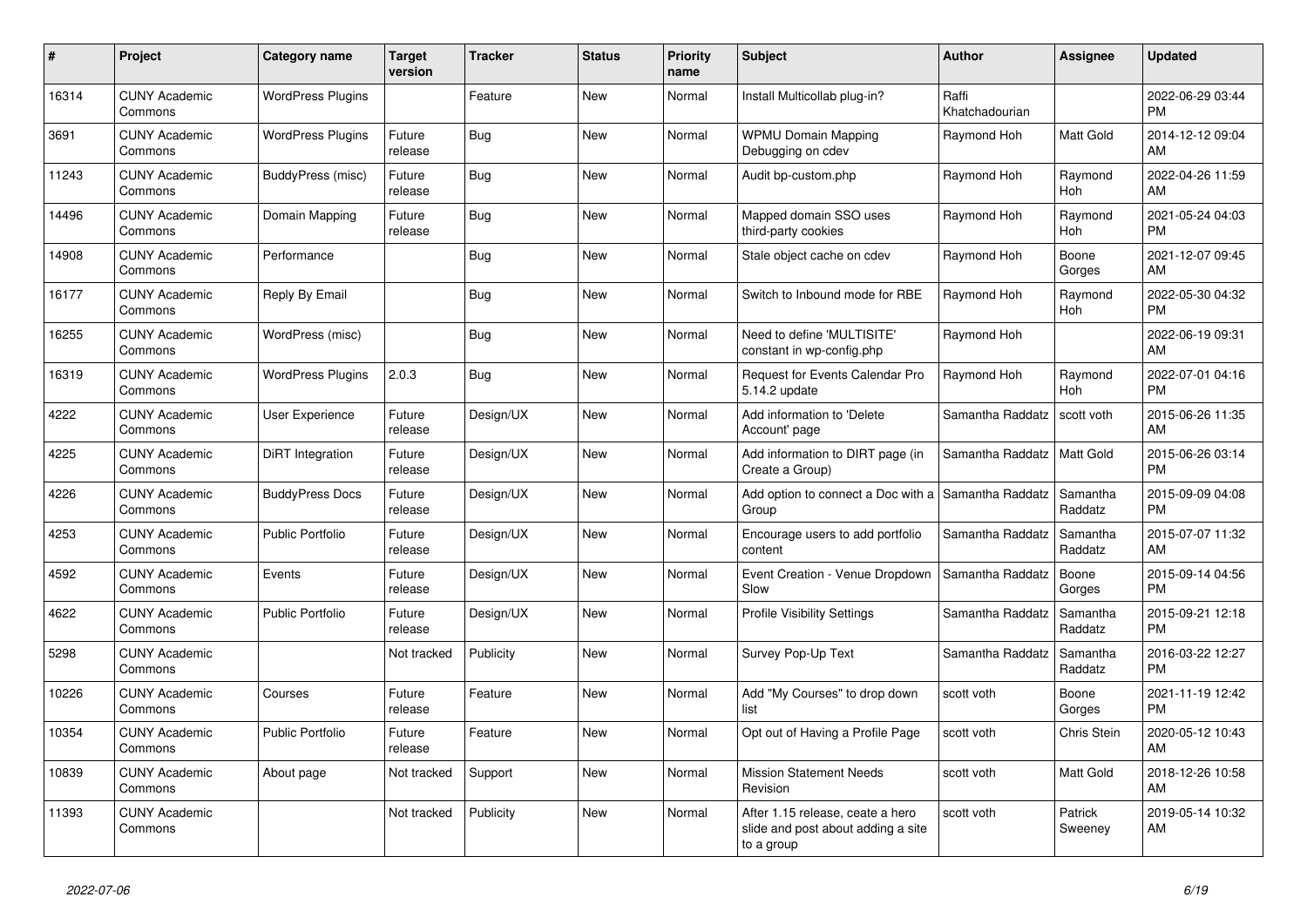| #     | Project                         | <b>Category name</b>     | <b>Target</b><br>version | <b>Tracker</b> | <b>Status</b> | Priority<br>name | Subject                                                                                    | Author               | <b>Assignee</b>     | <b>Updated</b>                |
|-------|---------------------------------|--------------------------|--------------------------|----------------|---------------|------------------|--------------------------------------------------------------------------------------------|----------------------|---------------------|-------------------------------|
| 11496 | <b>CUNY Academic</b><br>Commons | <b>Public Portfolio</b>  | 1.15.2                   | Support        | New           | Normal           | Replace Twitter Icon on Member<br>Portfolio page                                           | scott voth           | Boone<br>Gorges     | 2019-06-06 01:03<br>PM        |
| 11531 | <b>CUNY Academic</b><br>Commons | Events                   | Future<br>release        | Feature        | New           | Normal           | Main Events calendar should<br>include non-public events that user<br>has access to        | scott voth           | Boone<br>Gorges     | 2019-06-11 10:00<br>AM        |
| 11860 | <b>CUNY Academic</b><br>Commons | Registration             | Future<br>release        | Feature        | New           | Normal           | <b>Ensure Students Are Aware They</b><br>Can Use Aliases At Registration                   | scott voth           |                     | 2019-09-24 08:46<br>AM        |
| 12247 | <b>CUNY Academic</b><br>Commons | Publicity                | Not tracked              | Support        | New           | Normal           | Screenshot of First Commons<br>Homepage                                                    | scott voth           | scott voth          | 2020-01-14 12:08<br><b>PM</b> |
| 12392 | <b>CUNY Academic</b><br>Commons | Help/Codex               | Not tracked              | Documentation  | New           | Normal           | Updates to Common Commons<br>Questions on Help Page                                        | scott voth           | Margaret<br>Galvan  | 2020-02-11 10:53<br>AM        |
| 12573 | <b>CUNY Academic</b><br>Commons | <b>WordPress Plugins</b> | Future<br>release        | Bug            | New           | Normal           | <b>CommentPress Core Issues</b>                                                            | scott voth           |                     | 2020-03-24 04:32<br><b>PM</b> |
| 14394 | <b>CUNY Academic</b><br>Commons |                          | Not tracked              | Feature        | New           | Normal           | Commons News Site - redesign                                                               | scott voth           | scott voth          | 2021-09-14 10:46<br>AM        |
| 15767 | <b>CUNY Academic</b><br>Commons | WordPress (misc)         |                          | Support        | New           | Normal           | Site loading slowly                                                                        | scott voth           | Boone<br>Gorges     | 2022-04-04 08:56<br><b>PM</b> |
| 10439 | <b>CUNY Academic</b><br>Commons | Design                   | 2.1.0                    | Design/UX      | New           | Normal           | Create Style Guide for Commons                                                             | Sonja Leix           | Sara Cannon         | 2022-06-28 01:43<br><b>PM</b> |
| 11624 | <b>CUNY Academic</b><br>Commons | WordPress (misc)         | Not tracked              | Support        | New           | Normal           | Change pages into posts or swap<br>database for a Commons site?                            | Stephen Klein        | Raymond<br>Hoh      | 2019-07-09 11:04<br>AM        |
| 4972  | <b>CUNY Academic</b><br>Commons | Analytics                | Not tracked              | Bug            | New           | Normal           | <b>Newsletter Analytics</b>                                                                | Stephen Real         | Matt Gold           | 2015-12-09 12:54<br><b>PM</b> |
| 8440  | <b>CUNY Academic</b><br>Commons | Onboarding               | Not tracked              | Bug            | New           | Normal           | Create Test Email Accounts for<br><b>Onboarding Project</b>                                | Stephen Real         | Stephen Real        | 2017-08-01 09:49<br><b>PM</b> |
| 9643  | <b>CUNY Academic</b><br>Commons | Publicity                | Not tracked              | Feature        | New           | Normal           | Create a page on the Commons<br>for logos etc.                                             | Stephen Real         | Stephen Real        | 2018-04-24 10:53<br>AM        |
| 16318 | <b>CUNY Academic</b><br>Commons |                          |                          | Bug            | New           | Normal           | Unable to Access block editor or<br>embed YouTube videos in new<br>pages, in one site only | <b>Syelle Graves</b> |                     | 2022-07-01 06:53<br><b>PM</b> |
| 5679  | <b>CUNY Academic</b><br>Commons | Analytics                | Not tracked              | Feature        | New           | Normal           | Logged In Users for GA                                                                     | Valerie Townsend     | Valerie<br>Townsend | 2016-06-11 09:49<br>AM        |
| 1166  | <b>CUNY Academic</b><br>Commons | <b>Email Invitations</b> | Future<br>release        | Feature        | New           | Low              | Better organizational tools for Sent   Boone Gorges<br>Invites                             |                      | Boone<br>Gorges     | 2015-11-09 06:02<br>PM        |
| 1167  | <b>CUNY Academic</b><br>Commons | <b>Email Invitations</b> | Future<br>release        | Feature        | New           | Low              | Allow email invitations to be resent   Boone Gorges                                        |                      | Boone<br>Gorges     | 2015-11-12 12:53<br>AM        |
| 3048  | <b>CUNY Academic</b><br>Commons | <b>Public Portfolio</b>  | Future<br>release        | Feature        | New           | Low              | Images for rich text profile fields                                                        | Boone Gorges         | Boone<br>Gorges     | 2014-02-19 12:56<br><b>PM</b> |
| 6749  | <b>CUNY Academic</b><br>Commons | Events                   | Future<br>release        | <b>Bug</b>     | New           | Low              | BPEO iCal request can trigger<br>very large number of DB queries                           | <b>Boone Gorges</b>  | Raymond<br>Hoh      | 2016-11-15 10:09<br><b>PM</b> |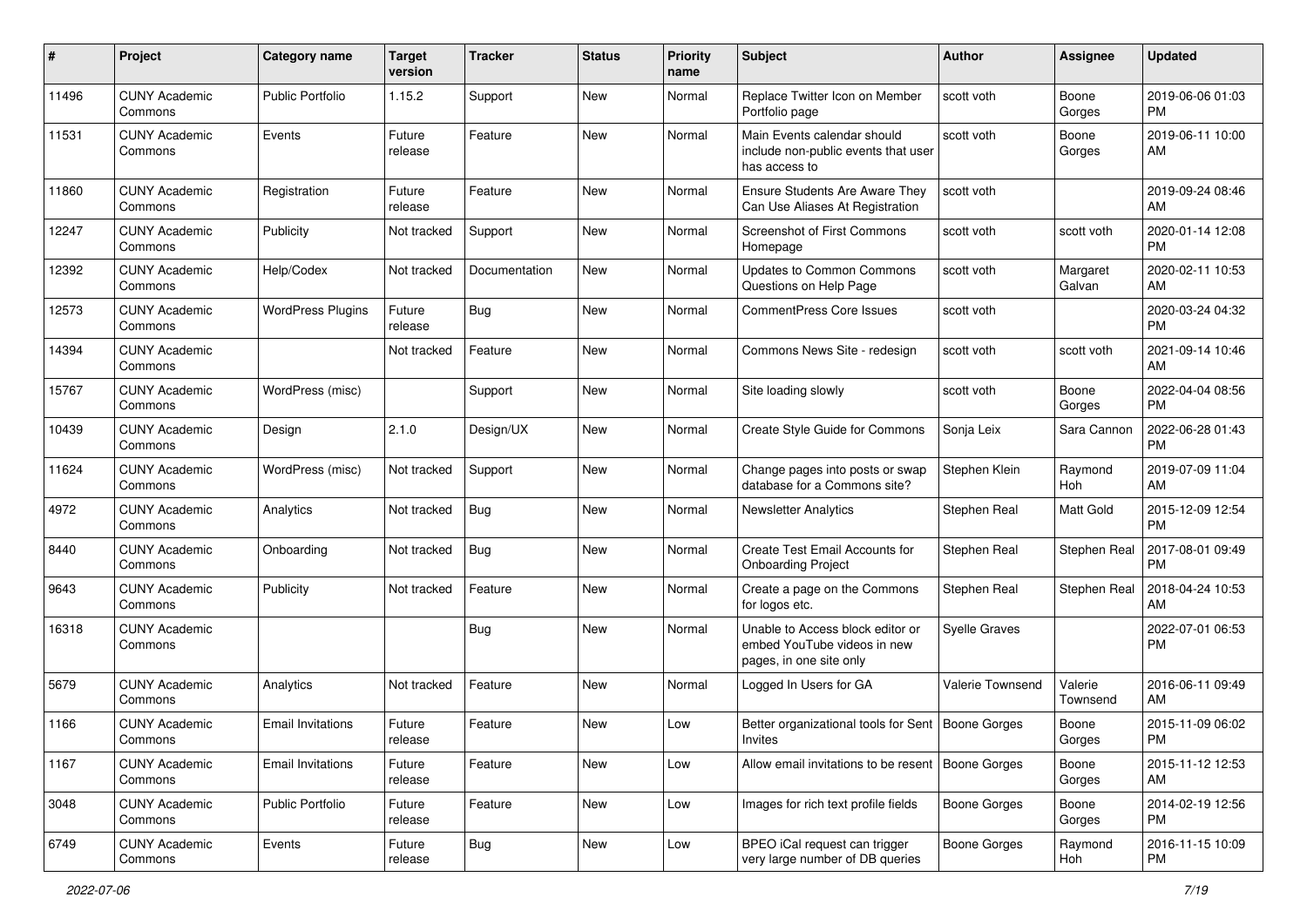| #    | Project                         | <b>Category name</b>           | <b>Target</b><br>version | <b>Tracker</b> | <b>Status</b> | <b>Priority</b><br>name | <b>Subject</b>                                                                                                                                        | Author                  | <b>Assignee</b>     | <b>Updated</b>                |
|------|---------------------------------|--------------------------------|--------------------------|----------------|---------------|-------------------------|-------------------------------------------------------------------------------------------------------------------------------------------------------|-------------------------|---------------------|-------------------------------|
| 3615 | <b>CUNY Academic</b><br>Commons | Redmine                        | Not tracked              | Feature        | New           | Low                     | Create Redmine issues via email                                                                                                                       | Dominic Giglio          | Boone<br>Gorges     | 2017-11-16 11:36<br>AM        |
| 6389 | <b>CUNY Academic</b><br>Commons | <b>BuddyPress Docs</b>         | Future<br>release        | Feature        | New           | Low                     | Make Discussion Area Visible<br>When Editing a Doc                                                                                                    | Luke Waltzer            | Boone<br>Gorges     | 2016-10-21 04:16<br><b>PM</b> |
| 5050 | <b>CUNY Academic</b><br>Commons | Social Paper                   | Future<br>release        | Feature        | New           | Low                     | Making comments visible in SP<br>editing mode (SP suggestion #1)                                                                                      | Marilyn Weber           | Samantha<br>Raddatz | 2019-09-17 11:10<br><b>PM</b> |
| 5052 | <b>CUNY Academic</b><br>Commons | Social Paper                   | Future<br>release        | Feature        | New           | Low                     | Sentence by sentence or line by<br>line comments (SP suggestion #3)                                                                                   | Marilyn Weber           | Boone<br>Gorges     | 2016-02-11 10:24<br><b>PM</b> |
| 5053 | <b>CUNY Academic</b><br>Commons | Social Paper                   | Future<br>release        | Feature        | New           | Low                     | Scrollable menu to add readers<br>(SP suggestion #4)                                                                                                  | Marilyn Weber           | Samantha<br>Raddatz | 2016-04-21 05:21<br><b>PM</b> |
| 5058 | <b>CUNY Academic</b><br>Commons | Social Paper                   | Future<br>release        | Feature        | New           | Low                     | Can there be a clearer signal that<br>even when comments have<br>already been made you add<br>comments by clicking on the side?<br>(SP suggestion #5) | Marilyn Weber           | Samantha<br>Raddatz | 2016-02-11 10:24<br><b>PM</b> |
| 8498 | <b>CUNY Academic</b><br>Commons | <b>WordPress Plugins</b>       | Future<br>release        | Feature        | New           | Low                     | <b>Gravity Forms Email Users</b>                                                                                                                      | Raffi<br>Khatchadourian | Matt Gold           | 2017-10-13 12:58<br><b>PM</b> |
| 4535 | <b>CUNY Academic</b><br>Commons | My Commons                     | Future<br>release        | <b>Bug</b>     | <b>New</b>    | Low                     | My Commons filter issue                                                                                                                               | scott voth              | Raymond<br>Hoh      | 2015-09-01 11:17<br>AM        |
| 3230 | <b>CUNY Academic</b><br>Commons | Internal Tools and<br>Workflow | Not tracked              | Feature        | Assigned      | High                    | Scripts for quicker<br>provisioning/updating of<br>development environments                                                                           | <b>Boone Gorges</b>     | Boone<br>Gorges     | 2016-01-26 04:54<br><b>PM</b> |
| 370  | <b>CUNY Academic</b><br>Commons | Registration                   | Future<br>release        | Feature        | Assigned      | High                    | <b>Guest Accounts</b>                                                                                                                                 | <b>Matt Gold</b>        | Matt Gold           | 2015-04-09 09:33<br><b>PM</b> |
| 5691 | <b>CUNY Academic</b><br>Commons | <b>Blogs (BuddyPress)</b>      | Future<br>release        | <b>Bug</b>     | Assigned      | High                    | Differing numbers on Sites display                                                                                                                    | <b>Matt Gold</b>        | Raymond<br>Hoh      | 2016-06-13 01:37<br><b>PM</b> |
| 4388 | <b>CUNY Academic</b><br>Commons | WordPress (misc)               | Future<br>release        | Bug            | Assigned      | Normal                  | Repeated request for<br>authentication.                                                                                                               | Alice.Lynn<br>McMichael | Raymond<br>Hoh      | 2015-08-11 07:35<br><b>PM</b> |
| 618  | <b>CUNY Academic</b><br>Commons | <b>BuddyPress Docs</b>         | Future<br>release        | Feature        | Assigned      | Normal                  | <b>BuddyPress Docs: export formats</b>                                                                                                                | Boone Gorges            | Boone<br>Gorges     | 2015-11-09 05:38<br><b>PM</b> |
| 1422 | <b>CUNY Academic</b><br>Commons | <b>BuddyPress Docs</b>         | Future<br>release        | Feature        | Assigned      | Normal                  | Make "created Doc" activity icons<br>non-mini                                                                                                         | Boone Gorges            | Boone<br>Gorges     | 2015-11-09 05:48<br><b>PM</b> |
| 1508 | <b>CUNY Academic</b><br>Commons | WordPress (misc)               | Future<br>release        | Feature        | Assigned      | Normal                  | Share login cookies across<br>mapped domains                                                                                                          | Boone Gorges            | Boone<br>Gorges     | 2012-07-02 12:12<br><b>PM</b> |
| 1744 | <b>CUNY Academic</b><br>Commons | <b>BuddyPress Docs</b>         | Future<br>release        | Feature        | Assigned      | Normal                  | Spreadsheet-style Docs                                                                                                                                | <b>Boone Gorges</b>     | Boone<br>Gorges     | 2015-11-09 06:13<br><b>PM</b> |
| 2832 | <b>CUNY Academic</b><br>Commons | Public Portfolio               | Future<br>release        | Feature        | Assigned      | Normal                  | Improve interface for (not)<br>auto-linking profile fields                                                                                            | <b>Boone Gorges</b>     | Chris Stein         | 2015-01-05 08:52<br>PM        |
| 3002 | <b>CUNY Academic</b><br>Commons | Search                         | Future<br>release        | Feature        | Assigned      | Normal                  | Overhaul CAC search by using<br>external search appliance                                                                                             | Boone Gorges            | Boone<br>Gorges     | 2020-07-15 03:05<br>PM        |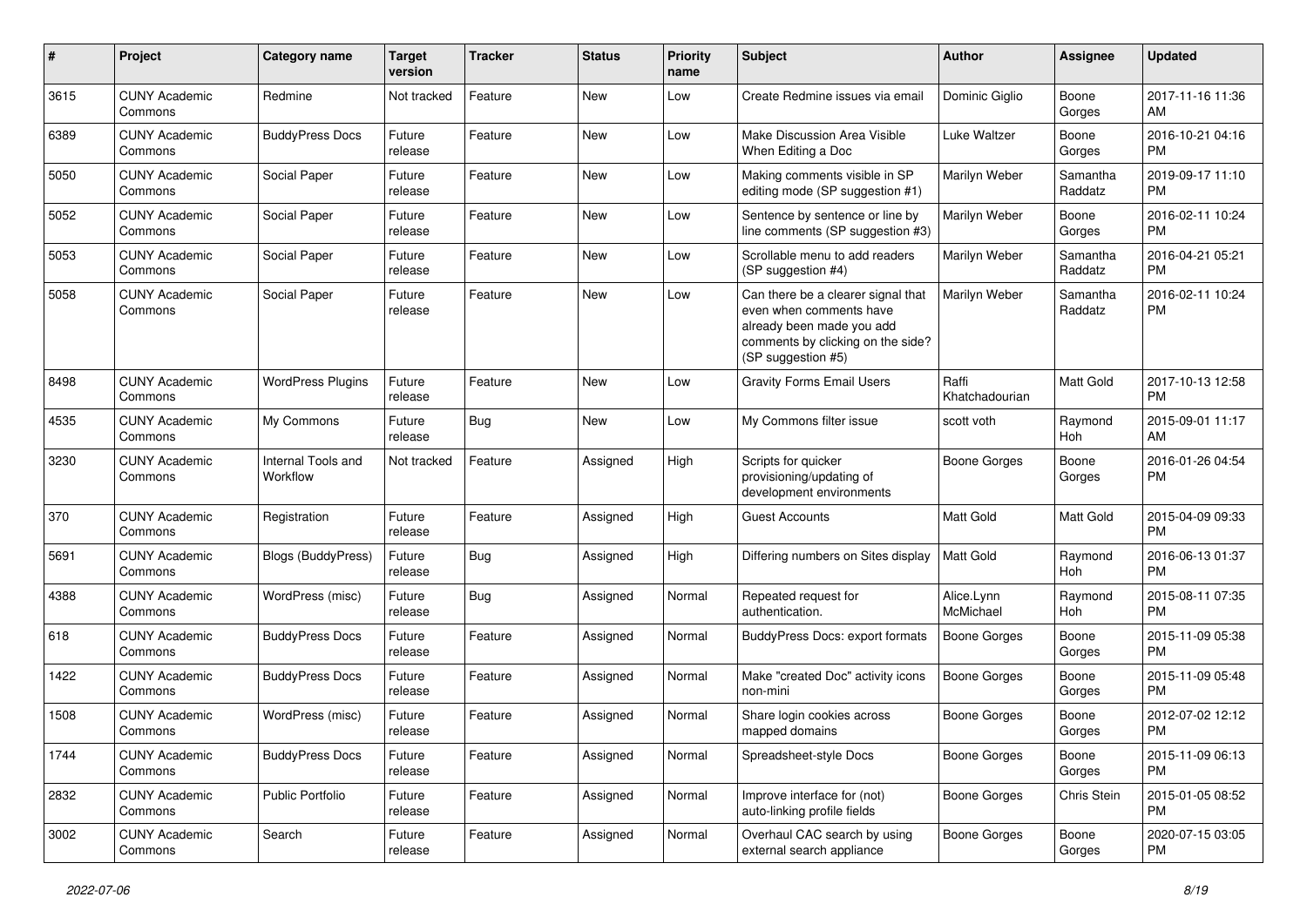| #     | <b>Project</b>                  | <b>Category name</b>     | <b>Target</b><br>version | <b>Tracker</b> | <b>Status</b> | <b>Priority</b><br>name | <b>Subject</b>                                                                             | Author             | Assignee            | <b>Updated</b>                |
|-------|---------------------------------|--------------------------|--------------------------|----------------|---------------|-------------------------|--------------------------------------------------------------------------------------------|--------------------|---------------------|-------------------------------|
| 3192  | <b>CUNY Academic</b><br>Commons | Group Forums             | Future<br>release        | Feature        | Assigned      | Normal                  | Customizable forum views for<br>bbPress 2.x group forums                                   | Boone Gorges       | Raymond<br>Hoh      | 2015-11-09 12:47<br><b>PM</b> |
| 3193  | <b>CUNY Academic</b><br>Commons | Group Forums             | Future<br>release        | Feature        | Assigned      | Normal                  | bbPress 2.x dynamic roles and<br>RBE                                                       | Boone Gorges       | Boone<br>Gorges     | 2014-09-30 01:30<br><b>PM</b> |
| 3330  | <b>CUNY Academic</b><br>Commons | My Commons               | Future<br>release        | Feature        | Assigned      | Normal                  | 'Commons Information" tool                                                                 | Boone Gorges       | Chris Stein         | 2014-09-22 08:46<br><b>PM</b> |
| 5234  | <b>CUNY Academic</b><br>Commons | Membership               | Future<br>release        | Feature        | Assigned      | Normal                  | Write Unconfirmed patch for WP                                                             | Boone Gorges       | Boone<br>Gorges     | 2016-10-24 11:18<br>AM        |
| 11517 | <b>CUNY Academic</b><br>Commons |                          | Not tracked              | Feature        | Assigned      | Normal                  | wp-accessibility plugin should not<br>strip 'target=" blank" by default                    | Boone Gorges       | Laurie Hurson       | 2019-09-24 09:57<br>AM        |
| 12436 | <b>CUNY Academic</b><br>Commons |                          | Not tracked              | <b>Bug</b>     | Assigned      | Normal                  | Nightly system downtime                                                                    | Boone Gorges       |                     | 2020-08-01 09:30<br>AM        |
| 1460  | <b>CUNY Academic</b><br>Commons | Analytics                | Future<br>release        | Feature        | Assigned      | Normal                  | Update System Report                                                                       | <b>Brian Foote</b> | Boone<br>Gorges     | 2015-11-09 06:13<br><b>PM</b> |
| 860   | <b>CUNY Academic</b><br>Commons | Design                   | Future<br>release        | Design/UX      | Assigned      | Normal                  | <b>Standardize Button Treatment</b><br><b>Across the Commons</b>                           | Chris Stein        | <b>Chris Stein</b>  | 2014-05-01 09:45<br>AM        |
| 2666  | <b>CUNY Academic</b><br>Commons | About page               | Not tracked              | Documentation  | Assigned      | Normal                  | <b>Update About Text</b>                                                                   | Chris Stein        | Luke Waltzer        | 2016-03-04 11:19<br>AM        |
| 2881  | <b>CUNY Academic</b><br>Commons | <b>Public Portfolio</b>  | Future<br>release        | Feature        | Assigned      | Normal                  | Redesign the UX for Profiles                                                               | Chris Stein        | Chris Stein         | 2016-10-13 12:45<br><b>PM</b> |
| 3473  | <b>CUNY Academic</b><br>Commons | User Experience          | Future<br>release        | Feature        | Assigned      | Normal                  | Commons profile: Add help info<br>about "Positions" replacing "title"                      | Keith Miyake       | Samantha<br>Raddatz | 2015-11-09 02:28<br><b>PM</b> |
| 2175  | <b>CUNY Academic</b><br>Commons | WordPress (misc)         | Not tracked              | Support        | Assigned      | Normal                  | Subscibe 2 vs. Jetpack<br>subscription options                                             | local admin        | Matt Gold           | 2016-01-26 04:58<br><b>PM</b> |
| 2612  | <b>CUNY Academic</b><br>Commons |                          | Not tracked              | Publicity      | Assigned      | Normal                  | Pinterest site for the Commons                                                             | local admin        | Sarah<br>Morgano    | 2016-03-04 11:19<br>AM        |
| 5225  | <b>CUNY Academic</b><br>Commons | Registration             | Future<br>release        | Feature        | Assigned      | Normal                  | On-boarding Issues                                                                         | Luke Waltzer       | Samantha<br>Raddatz | 2016-02-12 02:58<br><b>PM</b> |
| 5268  | <b>CUNY Academic</b><br>Commons | Group Forums             | Future<br>release        | Bug            | Assigned      | Normal                  | Long-time to post to multiple<br>groups                                                    | Luke Waltzer       | Daniel Jones        | 2016-09-07 06:31<br><b>PM</b> |
| 9895  | <b>CUNY Academic</b><br>Commons | Onboarding               | Future<br>release        | Feature        | Assigned      | Normal                  | Add "Accept Invitation"<br>link/button/function to Group<br>and/or Site invitation emails? | Luke Waltzer       | Boone<br>Gorges     | 2018-06-07 12:42<br><b>PM</b> |
| 7828  | <b>CUNY Academic</b><br>Commons |                          | Not tracked              | Feature        | Assigned      | Normal                  | Theme Assessment 2017                                                                      | Margaret Galvan    | Margaret<br>Galvan  | 2017-05-02 10:41<br><b>PM</b> |
| 8078  | <b>CUNY Academic</b><br>Commons | <b>WordPress Plugins</b> | Future<br>release        | System Upgrade | Assigned      | Normal                  | <b>CommentPress Updates</b>                                                                | Margaret Galvan    | Christian<br>Wach   | 2017-05-08 03:49<br><b>PM</b> |
| 9835  | <b>CUNY Academic</b><br>Commons | Group Forums             | Future<br>release        | Bug            | Assigned      | Normal                  | add a "like" function?                                                                     | Marilyn Weber      | Erik Trainer        | 2018-06-05 01:49<br><b>PM</b> |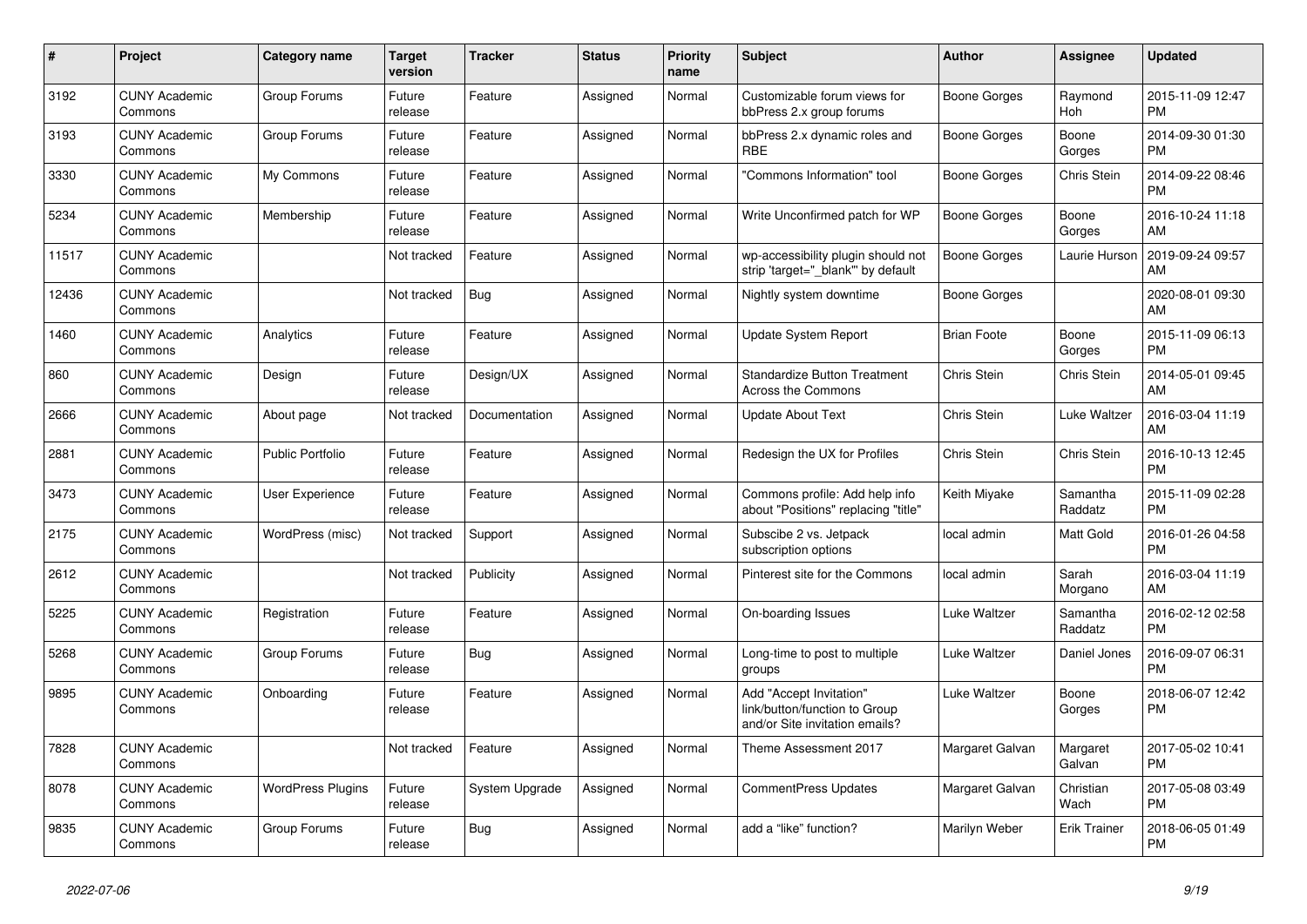| #     | Project                         | <b>Category name</b>     | <b>Target</b><br>version | <b>Tracker</b> | <b>Status</b> | <b>Priority</b><br>name | Subject                                                                            | <b>Author</b>      | <b>Assignee</b>     | <b>Updated</b>                |
|-------|---------------------------------|--------------------------|--------------------------|----------------|---------------|-------------------------|------------------------------------------------------------------------------------|--------------------|---------------------|-------------------------------|
| 11519 | <b>CUNY Academic</b><br>Commons |                          | Not tracked              | Support        | Assigned      | Normal                  | comment option not appearing                                                       | Marilyn Weber      |                     | 2019-09-24 10:28<br>AM        |
| 2571  | <b>NYCDH Community</b><br>Site  |                          |                          | Feature        | Assigned      | Normal                  | Add Google custom search box to<br>homepage                                        | <b>Mark Newton</b> | Raymond<br>Hoh      | 2013-05-18 07:49<br><b>PM</b> |
| 2574  | <b>NYCDH Community</b><br>Site  |                          |                          | Feature        | Assigned      | Normal                  | Add Way to Upload Files to<br>Groups                                               | Mark Newton        | Raymond<br>Hoh      | 2013-05-18 07:46<br><b>PM</b> |
| 287   | <b>CUNY Academic</b><br>Commons | WordPress (misc)         | Future<br>release        | Feature        | Assigned      | Normal                  | Create troubleshooting tool for<br>account sign-up                                 | Matt Gold          | Boone<br>Gorges     | 2015-11-09 06:17<br><b>PM</b> |
| 365   | <b>CUNY Academic</b><br>Commons | WordPress (misc)         | Future<br>release        | Feature        | Assigned      | Normal                  | <b>Create Mouseover Tooltips</b><br>throughout Site                                | <b>Matt Gold</b>   | Chris Stein         | 2015-11-09 06:18<br><b>PM</b> |
| 377   | <b>CUNY Academic</b><br>Commons | BuddyPress (misc)        | Future<br>release        | Feature        | Assigned      | Normal                  | Like buttons                                                                       | <b>Matt Gold</b>   | Boone<br>Gorges     | 2010-11-16 05:13<br><b>PM</b> |
| 412   | <b>CUNY Academic</b><br>Commons | <b>WordPress Themes</b>  | Future<br>release        | Feature        | Assigned      | Normal                  | <b>Featured Themes</b>                                                             | Matt Gold          | Dominic<br>Giglio   | 2015-01-05 08:44<br><b>PM</b> |
| 435   | <b>CUNY Academic</b><br>Commons | BuddyPress (misc)        | Future<br>release        | Feature        | Assigned      | Normal                  | Include Avatar Images in Forum<br><b>Post Notification Emails</b>                  | <b>Matt Gold</b>   | Boone<br>Gorges     | 2010-12-08 12:40<br><b>PM</b> |
| 497   | <b>CUNY Academic</b><br>Commons | <b>WordPress Plugins</b> | Future<br>release        | Feature        | Assigned      | Normal                  | Drag and Drop Ordering on<br>Gallery Post Plugin                                   | <b>Matt Gold</b>   | Ron Rennick         | 2015-11-09 06:18<br><b>PM</b> |
| 500   | <b>CUNY Academic</b><br>Commons | BuddyPress (misc)        | Future<br>release        | Feature        | Assigned      | Normal                  | <b>Export Group Data</b>                                                           | Matt Gold          | Boone<br>Gorges     | 2010-12-19 12:09<br><b>PM</b> |
| 554   | <b>CUNY Academic</b><br>Commons | BuddyPress (misc)        | Future<br>release        | Feature        | Assigned      | Normal                  | Add Trackback notifications to<br>site-wide activity feed                          | Matt Gold          | Boone<br>Gorges     | 2015-11-09 06:19<br><b>PM</b> |
| 599   | <b>CUNY Academic</b><br>Commons | BuddyPress (misc)        | Future<br>release        | Feature        | Assigned      | Normal                  | Consider adding rating plugins for<br><b>BuddyPress/BBPress</b>                    | <b>Matt Gold</b>   | Boone<br>Gorges     | 2011-08-22 06:50<br><b>PM</b> |
| 635   | <b>CUNY Academic</b><br>Commons | BuddyPress (misc)        | Future<br>release        | Feature        | Assigned      | Normal                  | <b>Big Blue Button</b><br>Videoconferencing in Groups and<br><b>Blogs</b>          | Matt Gold          | Boone<br>Gorges     | 2011-03-14 03:24<br><b>PM</b> |
| 636   | <b>CUNY Academic</b><br>Commons | WordPress (misc)         | Not tracked              | Support        | Assigned      | Normal                  | Create Lynda.com-like Table of<br>Contents for Prospective Tutorial<br>Screencasts | <b>Matt Gold</b>   | scott voth          | 2016-02-23 03:12<br><b>PM</b> |
| 653   | <b>CUNY Academic</b><br>Commons | Group Blogs              | Future<br>release        | Feature        | Assigned      | Normal                  | Redesign Integration of Groups<br>and Blogs                                        | Matt Gold          | Samantha<br>Raddatz | 2015-11-09 05:40<br><b>PM</b> |
| 658   | <b>CUNY Academic</b><br>Commons | <b>WordPress Plugins</b> | Future<br>release        | Feature        | Assigned      | Normal                  | Rebulid Sitewide Tag Suggestion                                                    | Matt Gold          | Boone<br>Gorges     | 2015-01-05 08:47<br>PM        |
| 1105  | <b>CUNY Academic</b><br>Commons | WordPress (misc)         | Future<br>release        | Feature        | Assigned      | Normal                  | Rephrase Blog Privacy Options                                                      | Matt Gold          | Samantha<br>Raddatz | 2015-11-09 06:19<br>PM        |
| 2523  | <b>CUNY Academic</b><br>Commons | <b>BuddyPress Docs</b>   | Future<br>release        | Feature        | Assigned      | Normal                  | Allow Users to Upload Images to<br><b>BP</b> Docs                                  | Matt Gold          | Boone<br>Gorges     | 2015-11-09 06:14<br><b>PM</b> |
| 3042  | <b>CUNY Academic</b><br>Commons | <b>Public Portfolio</b>  | Future<br>release        | Feature        | Assigned      | Normal                  | Browsing member interests                                                          | Matt Gold          | Boone<br>Gorges     | 2015-03-21 09:04<br><b>PM</b> |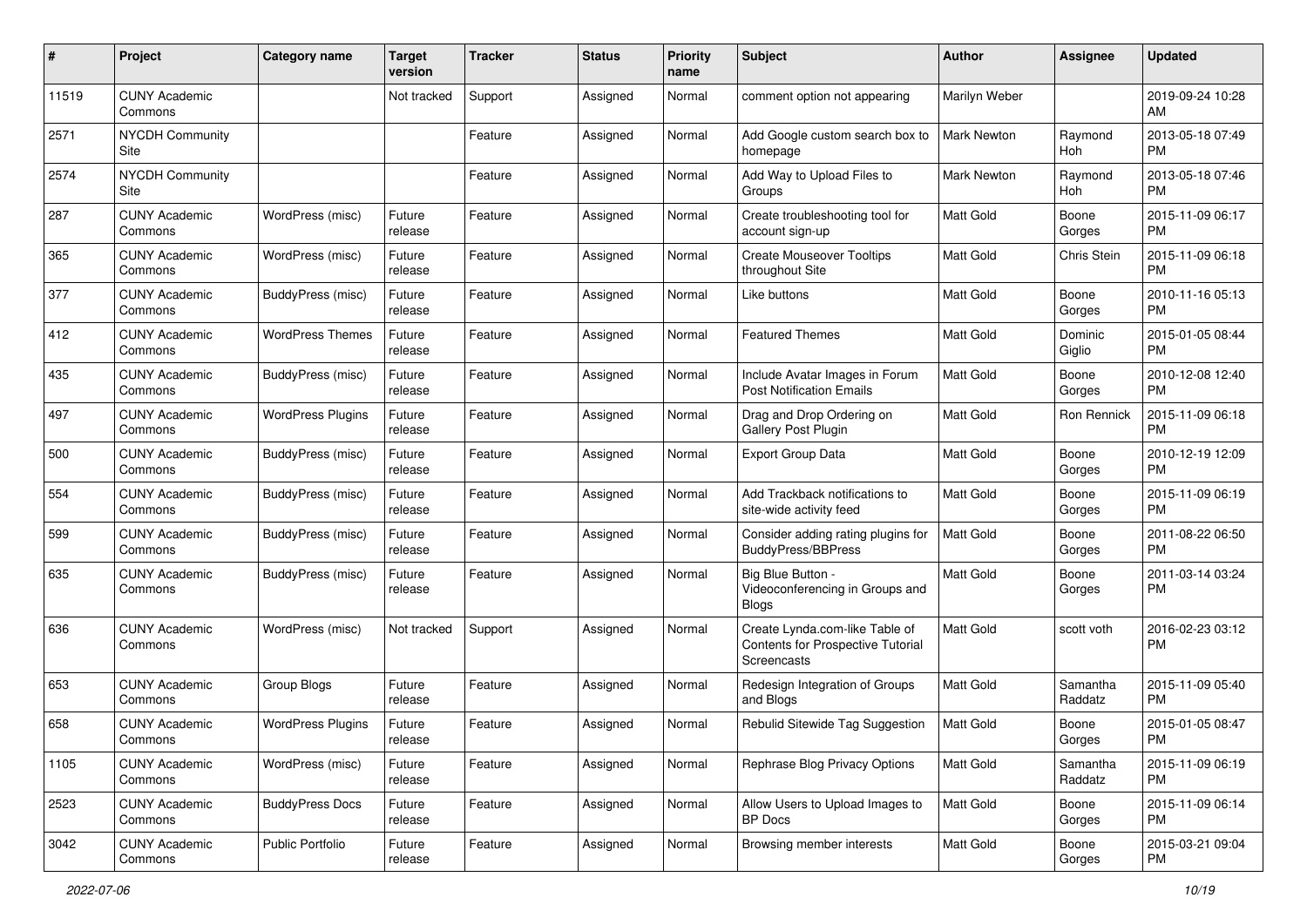| #    | <b>Project</b>                  | <b>Category name</b>    | <b>Target</b><br>version | <b>Tracker</b> | <b>Status</b> | <b>Priority</b><br>name | <b>Subject</b>                                                        | <b>Author</b>    | Assignee            | <b>Updated</b>                |
|------|---------------------------------|-------------------------|--------------------------|----------------|---------------|-------------------------|-----------------------------------------------------------------------|------------------|---------------------|-------------------------------|
| 3090 | <b>CUNY Academic</b><br>Commons | Twitter page            | Future<br>release        | Feature        | Assigned      | Normal                  | Prevent Retweets from showing<br>up on Commons twitter page           | <b>Matt Gold</b> | <b>Tahir Butt</b>   | 2016-10-24 11:31<br>AM        |
| 3220 | <b>CUNY Academic</b><br>Commons | <b>Public Portfolio</b> | Future<br>release        | Feature        | Assigned      | Normal                  | Add indent/outdent option to<br>Formatting Buttons on Profile<br>Page | <b>Matt Gold</b> | Boone<br>Gorges     | 2014-05-21 10:39<br><b>PM</b> |
| 3308 | <b>CUNY Academic</b><br>Commons | Group Invitations       | Future<br>release        | Feature        | Assigned      | Normal                  | Allow members to rescind group<br>invitations                         | <b>Matt Gold</b> | Boone<br>Gorges     | 2015-04-01 08:53<br><b>PM</b> |
| 3517 | <b>CUNY Academic</b><br>Commons | My Commons              | Future<br>release        | Feature        | Assigned      | Normal                  | Mute/Unmute My Commons<br>updates                                     | <b>Matt Gold</b> | Raymond<br>Hoh      | 2015-11-09 01:19<br><b>PM</b> |
| 3524 | <b>CUNY Academic</b><br>Commons | Documentation           | Not tracked              | Documentation  | Assigned      | Normal                  | Post describing all you can do<br>when starting up a new blog/group   | <b>Matt Gold</b> | scott voth          | 2014-10-04 12:56<br><b>PM</b> |
| 3536 | <b>CUNY Academic</b><br>Commons | My Commons              | Future<br>release        | Feature        | Assigned      | Normal                  | Infinite Scroll on My Commons<br>page                                 | <b>Matt Gold</b> | Raymond<br>Hoh      | 2015-04-13 04:42<br><b>PM</b> |
| 3577 | <b>CUNY Academic</b><br>Commons | My Commons              | Future<br>release        | Design/UX      | Assigned      | Normal                  | Replies to items in My Commons                                        | <b>Matt Gold</b> | Raymond<br>Hoh      | 2015-04-09 05:19<br><b>PM</b> |
| 3662 | <b>CUNY Academic</b><br>Commons | <b>SEO</b>              | Future<br>release        | Feature        | Assigned      | Normal                  | Duplicate Content/SEO/Google<br>issues                                | <b>Matt Gold</b> | Raymond<br>Hoh      | 2015-04-13 04:37<br><b>PM</b> |
| 3759 | <b>CUNY Academic</b><br>Commons | WordPress (misc)        | Future<br>release        | Feature        | Assigned      | Normal                  | Review Interface for Adding Users<br>to Blogs                         | l Matt Gold      | Boone<br>Gorges     | 2015-03-24 05:52<br><b>PM</b> |
| 3768 | <b>CUNY Academic</b><br>Commons | <b>Public Portfolio</b> | Future<br>release        | Feature        | Assigned      | Normal                  | Institutions/Past positions on<br>public portfolios                   | <b>Matt Gold</b> | Boone<br>Gorges     | 2018-04-23 10:44<br>AM        |
| 3770 | <b>CUNY Academic</b><br>Commons | <b>Public Portfolio</b> | Future<br>release        | Feature        | Assigned      | Normal                  | Improve Layout/Formatting of<br>Positions Area on Public Portfolios   | Matt Gold        | Chris Stein         | 2015-04-01 09:17<br><b>PM</b> |
| 4027 | <b>CUNY Academic</b><br>Commons | Commons In A Box        | Not tracked              | Design/UX      | Assigned      | Normal                  | Usability review of CBOX update<br>procedures                         | <b>Matt Gold</b> | Samantha<br>Raddatz | 2015-05-11 06:36<br><b>PM</b> |
| 4053 | <b>CUNY Academic</b><br>Commons | Events                  | Future<br>release        | Feature        | Assigned      | Normal                  | Create new tab for past events                                        | <b>Matt Gold</b> | Boone<br>Gorges     | 2015-05-12 02:10<br><b>PM</b> |
| 4070 | <b>CUNY Academic</b><br>Commons | Analytics               | Not tracked              | Support        | Assigned      | Normal                  | Request for JITP site analytics                                       | <b>Matt Gold</b> | Seth Persons        | 2016-02-23 03:09<br><b>PM</b> |
| 4235 | <b>CUNY Academic</b><br>Commons |                         | Not tracked              | Design/UX      | Assigned      | Normal                  | Explore user experience around<br>comments on forum topics vs docs    | <b>Matt Gold</b> | Samantha<br>Raddatz | 2015-07-21 10:23<br>AM        |
| 4238 | <b>CUNY Academic</b><br>Commons | Events                  | Future<br>release        | Feature        | Assigned      | Normal                  | Copy Events to Other Groups?                                          | <b>Matt Gold</b> | Boone<br>Gorges     | 2015-07-02 10:08<br>AM        |
| 4404 | <b>CUNY Academic</b><br>Commons | <b>Public Portfolio</b> | Future<br>release        | Design/UX      | Assigned      | Normal                  | Change color of permissions info<br>on portfolio editing interface    | <b>Matt Gold</b> | Samantha<br>Raddatz | 2015-08-11 05:28<br><b>PM</b> |
| 4661 | <b>CUNY Academic</b><br>Commons | User Experience         | Future<br>release        | Bug            | Assigned      | Normal                  | <b>Simplify Events text</b>                                           | <b>Matt Gold</b> | Samantha<br>Raddatz | 2015-10-02 09:06<br><b>PM</b> |
| 4903 | <b>CUNY Academic</b><br>Commons | Events                  | Future<br>release        | Design/UX      | Assigned      | Normal                  | Improving visual appearance of<br>event calendars                     | <b>Matt Gold</b> | Boone<br>Gorges     | 2016-10-13 11:51<br>AM        |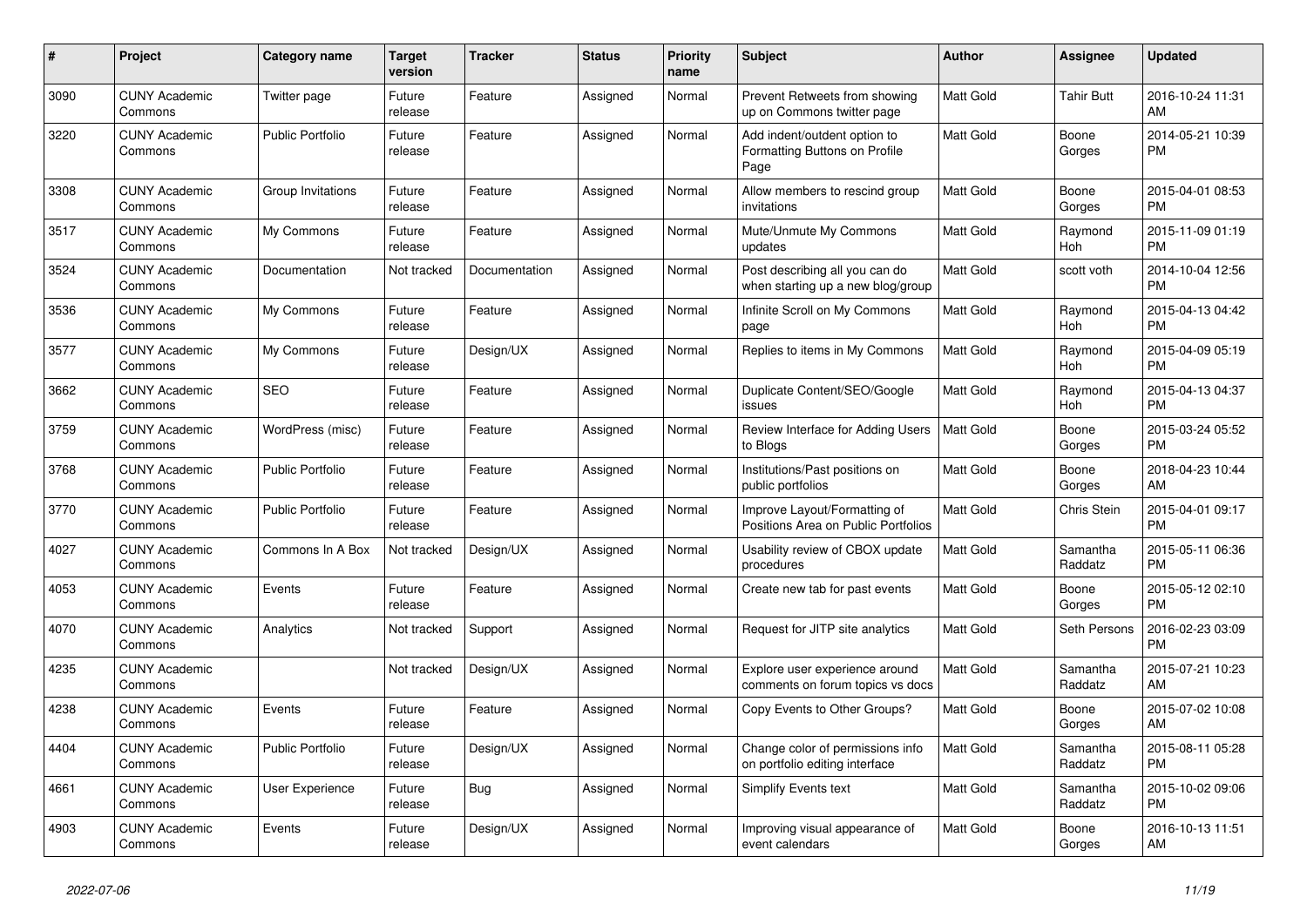| $\pmb{\#}$ | <b>Project</b>                  | <b>Category name</b>    | <b>Target</b><br>version | <b>Tracker</b> | <b>Status</b> | <b>Priority</b><br>name | <b>Subject</b>                                                                        | <b>Author</b>    | Assignee            | <b>Updated</b>                |
|------------|---------------------------------|-------------------------|--------------------------|----------------|---------------|-------------------------|---------------------------------------------------------------------------------------|------------------|---------------------|-------------------------------|
| 4980       | <b>CUNY Academic</b><br>Commons | Home Page               | Future<br>release        | Feature        | Assigned      | Normal                  | <b>CAC Featured Content -- Adding</b><br>Randomization                                | <b>Matt Gold</b> | Boone<br>Gorges     | 2016-12-12 03:01<br><b>PM</b> |
| 4986       | <b>CUNY Academic</b><br>Commons | ZenDesk                 | Not tracked              | Support        | Assigned      | Normal                  | Prepare documentation for<br>Zendesk re web widget                                    | <b>Matt Gold</b> | Samantha<br>Raddatz | 2016-02-25 03:09<br><b>PM</b> |
| 5316       | <b>CUNY Academic</b><br>Commons | User Experience         | Future<br>release        | Feature        | Assigned      | Normal                  | Prompt user email address<br>updates                                                  | Matt Gold        | Stephen Real        | 2016-12-21 03:30<br><b>PM</b> |
| 5581       | <b>CUNY Academic</b><br>Commons | Analytics               | Future<br>release        | Feature        | Assigned      | Normal                  | <b>Explore alternatives to Google</b><br>Analytics                                    | <b>Matt Gold</b> | Valerie<br>Townsend | 2020-04-17 03:12<br><b>PM</b> |
| 5696       | <b>CUNY Academic</b><br>Commons | Events                  | Future<br>release        | Feature        | Assigned      | Normal                  | Events Calendar - display options<br>calendar aggregation                             | Matt Gold        | Boone<br>Gorges     | 2016-10-13 11:44<br>AM        |
| 5955       | <b>CUNY Academic</b><br>Commons | Outreach                | Future<br>release        | Feature        | Assigned      | Normal                  | Create auto-newsletter for<br>commons members                                         | Matt Gold        | Luke Waltzer        | 2016-08-30 10:34<br>AM        |
| 6115       | <b>CUNY Academic</b><br>Commons | Publicity               | Not tracked              | Feature        | Assigned      | Normal                  | create digital signage for GC                                                         | <b>Matt Gold</b> | scott voth          | 2016-10-11 10:09<br><b>PM</b> |
| 6298       | <b>CUNY Academic</b><br>Commons | User Experience         | Not tracked              | Design/UX      | Assigned      | Normal                  | Examine data from survey                                                              | <b>Matt Gold</b> | Margaret<br>Galvan  | 2016-10-14 12:16<br><b>PM</b> |
| 6426       | <b>CUNY Academic</b><br>Commons | Spam/Spam<br>Prevention | Future<br>release        | Feature        | Assigned      | Normal                  | Force captcha on all comments?                                                        | <b>Matt Gold</b> | Tahir Butt          | 2016-10-24 02:06<br><b>PM</b> |
| 6671       | <b>CUNY Academic</b><br>Commons | Reply By Email          | Not tracked              | <b>Bug</b>     | Assigned      | Normal                  | "Post too often" RBE error<br>message                                                 | <b>Matt Gold</b> | Raymond<br>Hoh      | 2016-11-11 09:55<br>AM        |
| 6995       | <b>CUNY Academic</b><br>Commons | Home Page               | Not tracked              | Bug            | Assigned      | Normal                  | member filter on homepage not<br>working                                              | <b>Matt Gold</b> | Raymond<br>Hoh      | 2016-12-11 09:46<br><b>PM</b> |
| 8666       | <b>CUNY Academic</b><br>Commons | Teaching                | Not tracked              | Documentation  | Assigned      | Normal                  | Create Teaching on the Commons<br>Resource Page                                       | Matt Gold        | Laurie Hurson       | 2019-09-23 03:16<br><b>PM</b> |
| 8836       | <b>CUNY Academic</b><br>Commons | Blogs (BuddyPress)      | Future<br>release        | Feature        | Assigned      | Normal                  | Redesign site launch process                                                          | Matt Gold        | Boone<br>Gorges     | 2019-10-03 02:49<br><b>PM</b> |
| 8837       | <b>CUNY Academic</b><br>Commons |                         | Not tracked              | Feature        | Assigned      | Normal                  | Create a form to request info from<br>people requesting premium<br>themes and plugins | <b>Matt Gold</b> | Marilyn<br>Weber    | 2017-11-14 03:35<br><b>PM</b> |
| 8898       | <b>CUNY Academic</b><br>Commons | Social Paper            | Not tracked              | Feature        | Assigned      | Normal                  | Usage data on docs and social<br>paper                                                | <b>Matt Gold</b> | Matt Gold           | 2017-11-16 11:32<br>AM        |
| 8900       | <b>CUNY Academic</b><br>Commons | Accessibility           | Future<br>release        | Feature        | Assigned      | Normal                  | Look into tools to enforce<br>accessibility in WP environment                         | <b>Matt Gold</b> | Boone<br>Gorges     | 2022-04-26 11:59<br>AM        |
| 8901       | <b>CUNY Academic</b><br>Commons | Accessibility           | Future<br>release        | Feature        | Assigned      | Normal                  | Theme analysis for accessibility                                                      | Matt Gold        | Boone<br>Gorges     | 2022-04-26 11:59<br>AM        |
| 8902       | <b>CUNY Academic</b><br>Commons | Design                  | Not tracked              | Feature        | Assigned      | Normal                  | Report back on research on<br><b>BuddyPress themes</b>                                | Matt Gold        | Michael Smith       | 2017-11-10 12:31<br><b>PM</b> |
| 8976       | <b>CUNY Academic</b><br>Commons | Reply By Email          | Not tracked              | Feature        | Assigned      | Normal                  | Package RBE new topics posting?                                                       | <b>Matt Gold</b> | Raymond<br>Hoh      | 2017-12-04 02:34<br><b>PM</b> |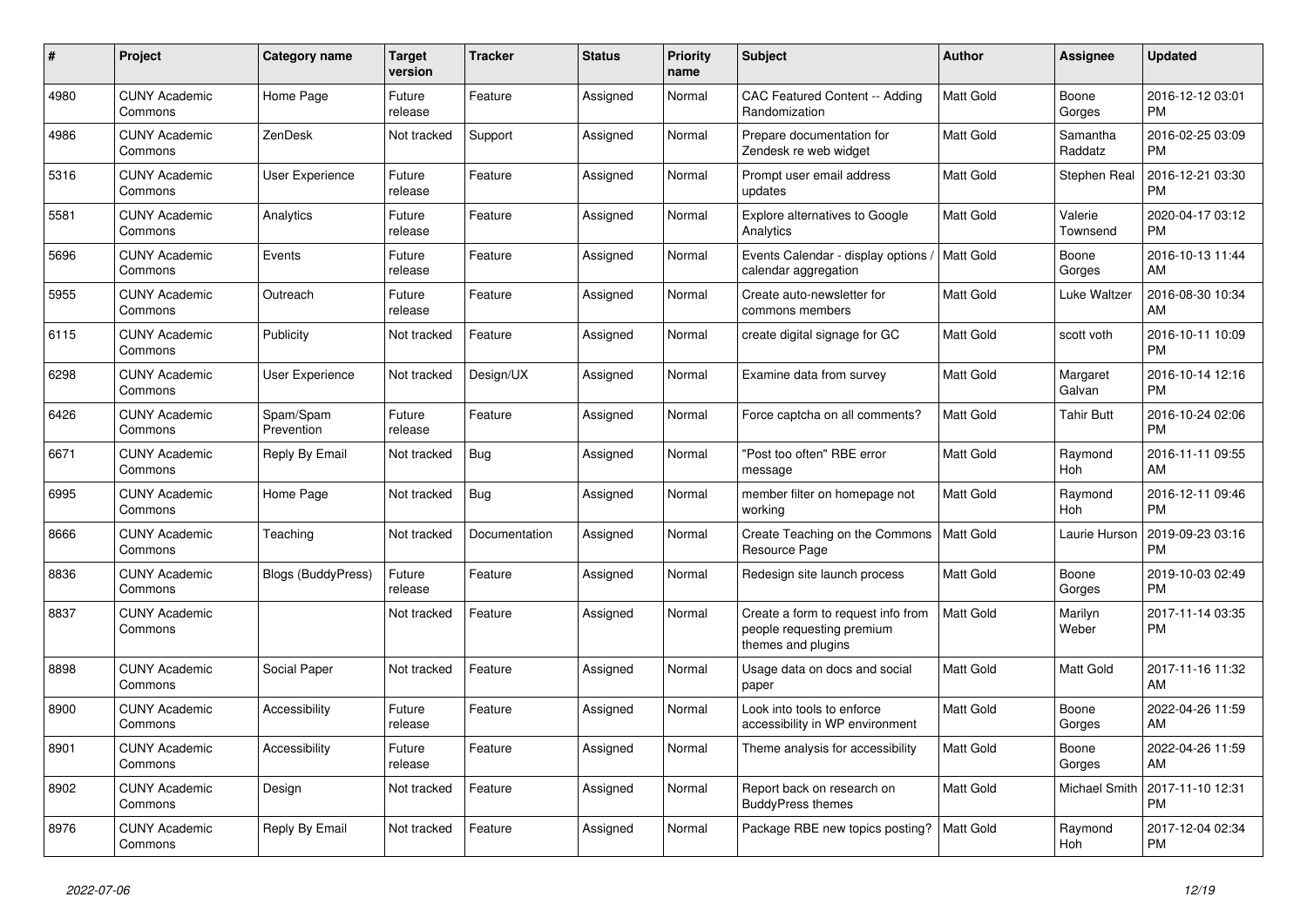| #     | <b>Project</b>                  | <b>Category name</b>       | <b>Target</b><br>version | <b>Tracker</b> | <b>Status</b> | <b>Priority</b><br>name | <b>Subject</b>                                                             | <b>Author</b>        | Assignee            | <b>Updated</b>                |
|-------|---------------------------------|----------------------------|--------------------------|----------------|---------------|-------------------------|----------------------------------------------------------------------------|----------------------|---------------------|-------------------------------|
| 9015  | <b>CUNY Academic</b><br>Commons | Groups (misc)              | Not tracked              | Outreach       | Assigned      | Normal                  | Email group admins the email<br>addresses of their groups                  | <b>Matt Gold</b>     | Matt Gold           | 2018-01-02 09:54<br>AM        |
| 9028  | <b>CUNY Academic</b><br>Commons | Onboarding                 | Future<br>release        | Feature        | Assigned      | Normal                  | suggest groups to new members<br>during the registration process           | <b>Matt Gold</b>     | Chris Stein         | 2018-10-24 12:34<br><b>PM</b> |
| 9941  | <b>CUNY Academic</b><br>Commons | Wiki                       | Not tracked              | Support        | Assigned      | Normal                  | Wiki functionality                                                         | <b>Matt Gold</b>     | Boone<br>Gorges     | 2018-06-26 10:57<br>AM        |
| 10659 | <b>CUNY Academic</b><br>Commons | Group Forums               | Future<br>release        | Feature        | Assigned      | Normal                  | Post to multiple groups via email                                          | <b>Matt Gold</b>     | Raymond<br>Hoh      | 2018-11-15 12:54<br>AM        |
| 15604 | <b>CUNY Academic</b><br>Commons | <b>Email Notifications</b> | Future<br>release        | Feature        | Assigned      | Normal                  | Restructure Commons Group<br>Digest Email Messages                         | <b>Matt Gold</b>     | Boone<br>Gorges     | 2022-05-26 10:45<br>AM        |
| 8992  | <b>NYCDH Community</b><br>Site  |                            |                          | Bug            | Assigned      | Normal                  | Multiple RBE error reports                                                 | Matt Gold            | Raymond<br>Hoh      | 2017-12-11 05:43<br><b>PM</b> |
| 481   | <b>CUNY Academic</b><br>Commons | Groups (misc)              | Future<br>release        | Feature        | Assigned      | Normal                  | ability to archive inactive groups<br>and blogs                            | Michael Mandiberg    | Samantha<br>Raddatz | 2015-11-09 05:56<br><b>PM</b> |
| 2167  | <b>CUNY Academic</b><br>Commons | WordPress (misc)           | Future<br>release        | <b>Bug</b>     | Assigned      | Normal                  | <b>CAC-Livestream Plugin Issues</b>                                        | <b>Michael Smith</b> | Dominic<br>Giglio   | 2015-01-02 03:06<br><b>PM</b> |
| 3458  | <b>CUNY Academic</b><br>Commons | Groups (misc)              | Future<br>release        | Feature        | Assigned      | Normal                  | Filter Members of Group by<br>Campus                                       | Michael Smith        | Samantha<br>Raddatz | 2014-09-26 08:32<br><b>PM</b> |
| 2754  | <b>CUNY Academic</b><br>Commons | Design                     | Future<br>release        | Feature        | Assigned      | Normal                  | Determine strategy for CAC logo<br>handling in top header                  | Micki Kaufman        | Chris Stein         | 2015-01-05 08:53<br><b>PM</b> |
| 3510  | <b>CUNY Academic</b><br>Commons | Publicity                  | 1.7                      | Publicity      | Assigned      | Normal                  | Post on the News Blog re: 'My<br>Commons'                                  | Micki Kaufman        | Sarah<br>Morgano    | 2014-10-15 11:18<br>AM        |
| 3511  | <b>CUNY Academic</b><br>Commons | Publicity                  | 1.7                      | Publicity      | Assigned      | Normal                  | Social media for 1.7                                                       | Micki Kaufman        | Sarah<br>Morgano    | 2014-10-14 03:32<br><b>PM</b> |
| 3475  | <b>CUNY Academic</b><br>Commons | Events                     | Future<br>release        | Feature        | Assigned      | Normal                  | Request to add plugin to<br>streamline room<br>booking/appointment booking | Naomi Barrettara     | Boone<br>Gorges     | 2014-12-01 05:14<br><b>PM</b> |
| 4221  | <b>CUNY Academic</b><br>Commons | Group Forums               | Future<br>release        | Design/UX      | Assigned      | Normal                  | Add 'Number of Posts' display<br>option to Forum page                      | Samantha Raddatz     | Samantha<br>Raddatz | 2015-06-26 02:21<br><b>PM</b> |
| 585   | <b>CUNY Academic</b><br>Commons | Group Forums               | Future<br>release        | Feature        | Assigned      | Normal                  | Merge Forum Topics                                                         | Sarah Morgano        | Boone<br>Gorges     | 2011-07-06 04:11<br><b>PM</b> |
| 1888  | <b>CUNY Academic</b><br>Commons | Home Page                  | Future<br>release        | Feature        | Assigned      | Normal                  | Refactor BP MPO Activity Filter to<br>support proper pagination            | Sarah Morgano        | Boone<br>Gorges     | 2014-05-01 07:11<br><b>PM</b> |
| 3492  | <b>CUNY Academic</b><br>Commons | <b>WordPress Themes</b>    | Future<br>release        | Support        | Assigned      | Normal                  | Add CBOX theme to the<br>Commons                                           | scott voth           | Raymond<br>Hoh      | 2014-10-08 05:55<br><b>PM</b> |
| 4438  | <b>CUNY Academic</b><br>Commons | Events                     | Future<br>release        | Bug            | Assigned      | Normal                  | Events Calendar - Export<br><b>Recurring Events</b>                        | scott voth           | Daniel Jones        | 2016-05-23 04:25<br><b>PM</b> |
| 5827  | <b>CUNY Academic</b><br>Commons | Public Portfolio           | Future<br>release        | <b>Bug</b>     | Assigned      | Normal                  | Academic Interests square bracket   scott voth<br>links not working        |                      | Chris Stein         | 2016-08-11 11:59<br><b>PM</b> |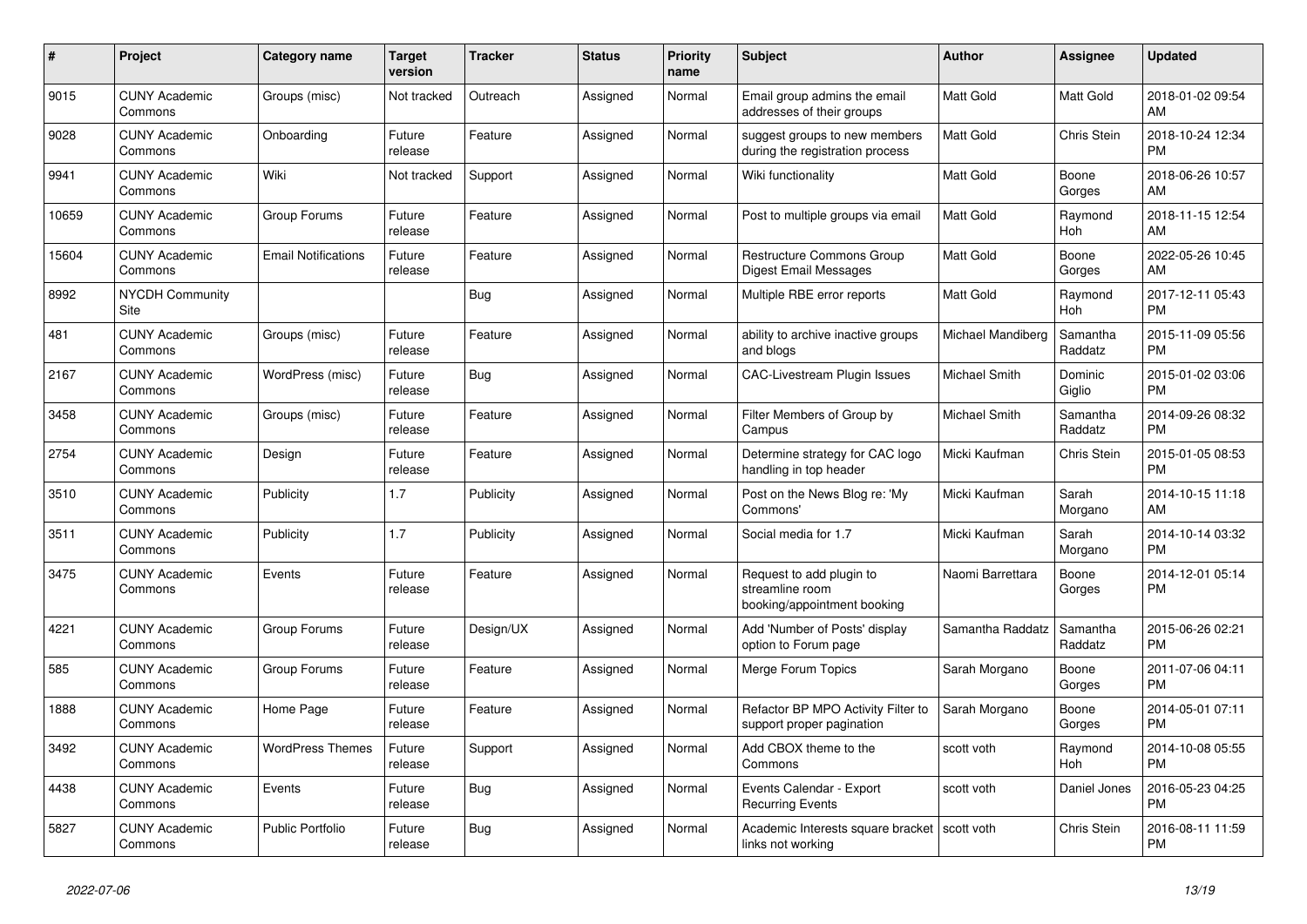| #     | Project                         | <b>Category name</b>       | <b>Target</b><br>version | <b>Tracker</b> | <b>Status</b> | <b>Priority</b><br>name | Subject                                                                       | Author            | Assignee            | <b>Updated</b>                |
|-------|---------------------------------|----------------------------|--------------------------|----------------|---------------|-------------------------|-------------------------------------------------------------------------------|-------------------|---------------------|-------------------------------|
| 13946 | <b>CUNY Academic</b><br>Commons | <b>WordPress Plugins</b>   | 2.1.0                    | Support        | Assigned      | Normal                  | Custom Embed handler For<br>OneDrive files                                    | scott voth        | Raymond<br>Hoh      | 2022-05-26 10:46<br>AM        |
| 10368 | <b>CUNY Academic</b><br>Commons |                            | Future<br>release        | Feature        | Assigned      | Normal                  | Use ORCID data to populate<br>academic profile page                           | Stephen Francoeur | Boone<br>Gorges     | 2018-09-25 01:53<br>PM        |
| 1165  | CUNY Academic<br>Commons        | <b>Email Invitations</b>   | Future<br>release        | Feature        | Assigned      | Low                     | Allow saved lists of invitees under<br>Send Invites                           | Boone Gorges      | Boone<br>Gorges     | 2015-11-09 06:03<br>PM        |
| 1417  | <b>CUNY Academic</b><br>Commons | <b>BuddyPress Docs</b>     | Future<br>release        | Feature        | Assigned      | Low                     | <b>Bulk actions for BuddyPress Docs</b>                                       | Boone Gorges      | Boone<br>Gorges     | 2016-10-17 10:41<br>PM        |
| 1423  | <b>CUNY Academic</b><br>Commons | BuddyPress (misc)          | Future<br>release        | Feature        | Assigned      | Low                     | Show an avatar for pingback<br>comment activity items                         | Boone Gorges      | <b>Tahir Butt</b>   | 2016-10-24 12:03<br><b>PM</b> |
| 1983  | <b>CUNY Academic</b><br>Commons | Home Page                  | Future<br>release        | Feature        | Assigned      | Low                     | Media Library integration with<br>Featured Content plugin                     | Boone Gorges      | Dominic<br>Giglio   | 2014-03-17 10:34<br>AM        |
| 2325  | <b>CUNY Academic</b><br>Commons | BuddyPress (misc)          | Future<br>release        | Feature        | Assigned      | Low                     | Profile should have separate fields<br>for first/last names                   | local admin       | Boone<br>Gorges     | 2015-11-09 06:09<br><b>PM</b> |
| 2610  | <b>CUNY Academic</b><br>Commons | Group Invitations          | Future<br>release        | Feature        | Assigned      | Low                     | Request: Custom invitation<br>message to group invites                        | local admin       | Boone<br>Gorges     | 2015-11-09 06:13<br>PM        |
| 6392  | <b>CUNY Academic</b><br>Commons | Group Forums               | Future<br>release        | Design/UX      | Assigned      | Low                     | Composition/Preview Panes in<br>Forum Posts                                   | Luke Waltzer      | Paige Dupont        | 2016-10-21 04:26<br><b>PM</b> |
| 2577  | <b>NYCDH Community</b><br>Site  |                            |                          | Feature        | Assigned      | Low                     | Investigate Potential to Add Links<br>to the Forum                            | Mark Newton       | Alex Gil            | 2013-05-16 09:40<br>PM        |
| 310   | <b>CUNY Academic</b><br>Commons | BuddyPress (misc)          | Future<br>release        | Feature        | Assigned      | Low                     | <b>Friend Request Email</b>                                                   | <b>Matt Gold</b>  | Samantha<br>Raddatz | 2015-11-09 05:08<br>PM        |
| 333   | CUNY Academic<br>Commons        | <b>Email Notifications</b> | Future<br>release        | Feature        | Assigned      | Low                     | Delay Forum Notification Email<br>Delivery Until After Editing Period<br>Ends | <b>Matt Gold</b>  | Raymond<br>Hoh      | 2015-11-09 06:01<br>PM        |
| 940   | <b>CUNY Academic</b><br>Commons | Redmine                    | Future<br>release        | Feature        | Assigned      | Low                     | Communication with users after<br>releases                                    | <b>Matt Gold</b>  | Dominic<br>Giglio   | 2012-09-09 04:36<br>PM        |
| 1192  | <b>CUNY Academic</b><br>Commons | <b>Group Files</b>         | Future<br>release        | Feature        | Assigned      | Low                     | When posting group files, allow<br>users to add a category without<br>saving  | <b>Matt Gold</b>  | Raymond<br>Hoh      | 2015-11-09 05:53<br>PM        |
| 1562  | <b>CUNY Academic</b><br>Commons | <b>WordPress Plugins</b>   | Future<br>release        | Feature        | Assigned      | Low                     | Play with NYT Collaborative<br><b>Authoring Tool</b>                          | <b>Matt Gold</b>  | Boone<br>Gorges     | 2015-01-05 08:47<br>PM        |
| 2013  | <b>CUNY Academic</b><br>Commons | <b>Public Portfolio</b>    | Future<br>release        | Feature        | Assigned      | Low                     | Have Profile Privacy Options show   Matt Gold<br>up only for filled-in fields |                   | Boone<br>Gorges     | 2015-11-09 06:09<br>PM        |
| 2223  | <b>CUNY Academic</b><br>Commons | <b>WordPress Plugins</b>   | Future<br>release        | Feature        | Assigned      | Low                     | Add Participad to the CUNY<br>Academic Commons                                | Matt Gold         | Boone<br>Gorges     | 2014-09-17 10:03<br><b>PM</b> |
| 3080  | <b>CUNY Academic</b><br>Commons | <b>Group Files</b>         | Future<br>release        | Feature        | Assigned      | Low                     | Create a system to keep track of<br>file changes                              | Matt Gold         | Boone<br>Gorges     | 2014-02-26 10:04<br><b>PM</b> |
| 3354  | <b>CUNY Academic</b><br>Commons | Group Files                | Future<br>release        | Feature        | Assigned      | Low                     | Allow Group Download of Multiple<br><b>Selected Files</b>                     | Matt Gold         | Chris Stein         | 2014-08-01 08:50<br>AM        |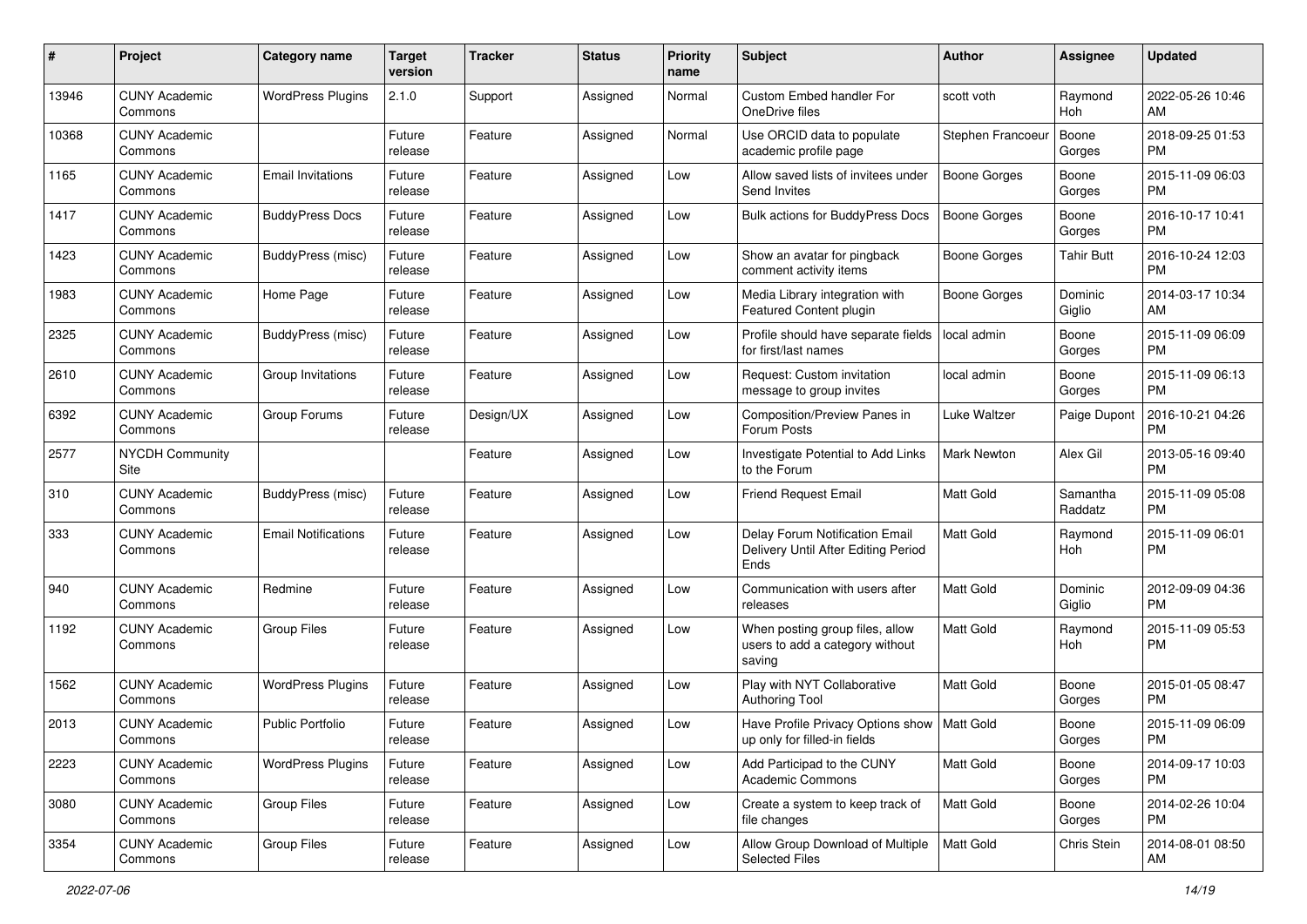| #     | Project                         | Category name            | <b>Target</b><br>version | <b>Tracker</b> | <b>Status</b>        | <b>Priority</b><br>name | <b>Subject</b>                                                      | Author              | <b>Assignee</b> | <b>Updated</b>                |
|-------|---------------------------------|--------------------------|--------------------------|----------------|----------------------|-------------------------|---------------------------------------------------------------------|---------------------|-----------------|-------------------------------|
| 5016  | <b>CUNY Academic</b><br>Commons | Events                   | Future<br>release        | Feature        | Assigned             | Low                     | Allow comments to be posted on<br>events                            | <b>Matt Gold</b>    | Raymond<br>Hoh  | 2019-03-01 02:23<br><b>PM</b> |
| 2618  | <b>NYCDH Community</b><br>Site  |                          |                          | <b>Bug</b>     | Assigned             | Low                     | Mark blogs as spam when created<br>by users marked as spam          | <b>Matt Gold</b>    | Boone<br>Gorges | 2013-06-09 11:38<br><b>PM</b> |
| 58    | <b>CUNY Academic</b><br>Commons | BuddyPress (misc)        | Future<br>release        | Feature        | Assigned             | Low                     | Make member search sortable by<br>last name                         | Roberta Brody       | Boone<br>Gorges | 2010-08-26 02:38<br><b>PM</b> |
| 519   | <b>CUNY Academic</b><br>Commons | <b>BuddyPress Docs</b>   | Future<br>release        | Feature        | Assigned             | Low                     | TOC for individual docs - for new<br>BP "wiki-like" plugin          | scott voth          | Boone<br>Gorges | 2015-11-09 05:54<br><b>PM</b> |
| 16092 | <b>CUNY Academic</b><br>Commons |                          | Future<br>release        | Feature        | Hold                 | Normal                  | Don't show main site in Site<br>search results                      | Boone Gorges        | Boone<br>Gorges | 2022-05-17 03:12<br><b>PM</b> |
| 9060  | <b>CUNY Academic</b><br>Commons | Commons In A Box         | Not tracked              | Bug            | Hold                 | Normal                  | Problems with CBox image library<br>upload                          | Lisa Rhody          | Raymond<br>Hoh  | 2018-01-10 03:26<br><b>PM</b> |
| 11848 | <b>CUNY Academic</b><br>Commons |                          | Not tracked              | Support        | Hold                 | Normal                  | a Dean of Faculty wants to share a   Marilyn Weber<br>large file    |                     |                 | 2019-09-24 08:44<br>AM        |
| 3369  | <b>CUNY Academic</b><br>Commons | Reply By Email           | Not tracked              | Outreach       | Hold                 | Normal                  | Release reply by email to WP<br>plugin directory                    | <b>Matt Gold</b>    | Raymond<br>Hoh  | 2016-03-01 12:46<br><b>PM</b> |
| 8756  | <b>CUNY Academic</b><br>Commons | Group Blogs              | Future<br>release        | Feature        | Hold                 | Normal                  | Connect multiple blogs to one<br>group?                             | <b>Matt Gold</b>    | Boone<br>Gorges | 2017-09-30 10:42<br>AM        |
| 8991  | <b>CUNY Academic</b><br>Commons | Reply By Email           | Not tracked              | Bug            | Hold                 | Normal                  | RBE duplicate email message<br>issue                                | <b>Matt Gold</b>    | Raymond<br>Hoh  | 2018-02-18 08:53<br><b>PM</b> |
| 3939  | <b>CUNY Academic</b><br>Commons | <b>WordPress Plugins</b> | Future<br>release        | Bug            | Hold                 | Normal                  | Activity stream support for<br>Co-Authors Plus plugin               | Raymond Hoh         | Raymond<br>Hoh  | 2015-11-09 06:13<br><b>PM</b> |
| 14113 | <b>CUNY Academic</b><br>Commons | WordPress (misc)         | Future<br>release        | <b>Bug</b>     | Hold                 | Normal                  | Block Editor Not Working on this<br>page - Json error               | scott voth          | Boone<br>Gorges | 2021-03-05 11:01<br>AM        |
| 13912 | <b>CUNY Academic</b><br>Commons |                          | Not tracked              | Feature        | Hold                 | Low                     | posting "missed schedule"                                           | Marilyn Weber       |                 | 2021-02-23 10:46<br>AM        |
| 2576  | <b>NYCDH Community</b><br>Site  |                          |                          | Bug            | Hold                 | Low                     | Test Next Button in Javascript<br><b>Tutorial Under Activities</b>  | Mark Newton         | Alex Gil        | 2013-05-18 02:55<br><b>PM</b> |
| 6644  | <b>CUNY Academic</b><br>Commons |                          | Not tracked              | <b>Bug</b>     | Reporter<br>Feedback | High                    | White Screen at Login Pge                                           | Luke Waltzer        | Raymond<br>Hoh  | 2016-11-21 10:34<br><b>PM</b> |
| 10678 | <b>CUNY Academic</b><br>Commons |                          | Not tracked              | Bug            | Reporter<br>Feedback | High                    | Newsletter Plugin Not Sending Out   Mark Webb<br><b>Newsletters</b> |                     | Boone<br>Gorges | 2019-09-16 09:38<br><b>PM</b> |
| 11945 | <b>CUNY Academic</b><br>Commons | Reckoning                | Future<br>release        | Feature        | Reporter<br>Feedback | Normal                  | Add Comments bubble to<br>Reckoning views                           | <b>Boone Gorges</b> | Boone<br>Gorges | 2019-11-12 05:14<br><b>PM</b> |
| 12004 | <b>CUNY Academic</b><br>Commons |                          | Not tracked              | Support        | Reporter<br>Feedback | Normal                  | Notifications for spam blog<br>comments                             | Gina Cherry         | Raymond<br>Hoh  | 2019-11-01 12:05<br><b>PM</b> |
| 14842 | <b>CUNY Academic</b><br>Commons |                          | Not tracked              | Support        | Reporter<br>Feedback | Normal                  | Question about widgets and block<br>editor                          | Gina Cherry         |                 | 2021-10-06 03:01<br><b>PM</b> |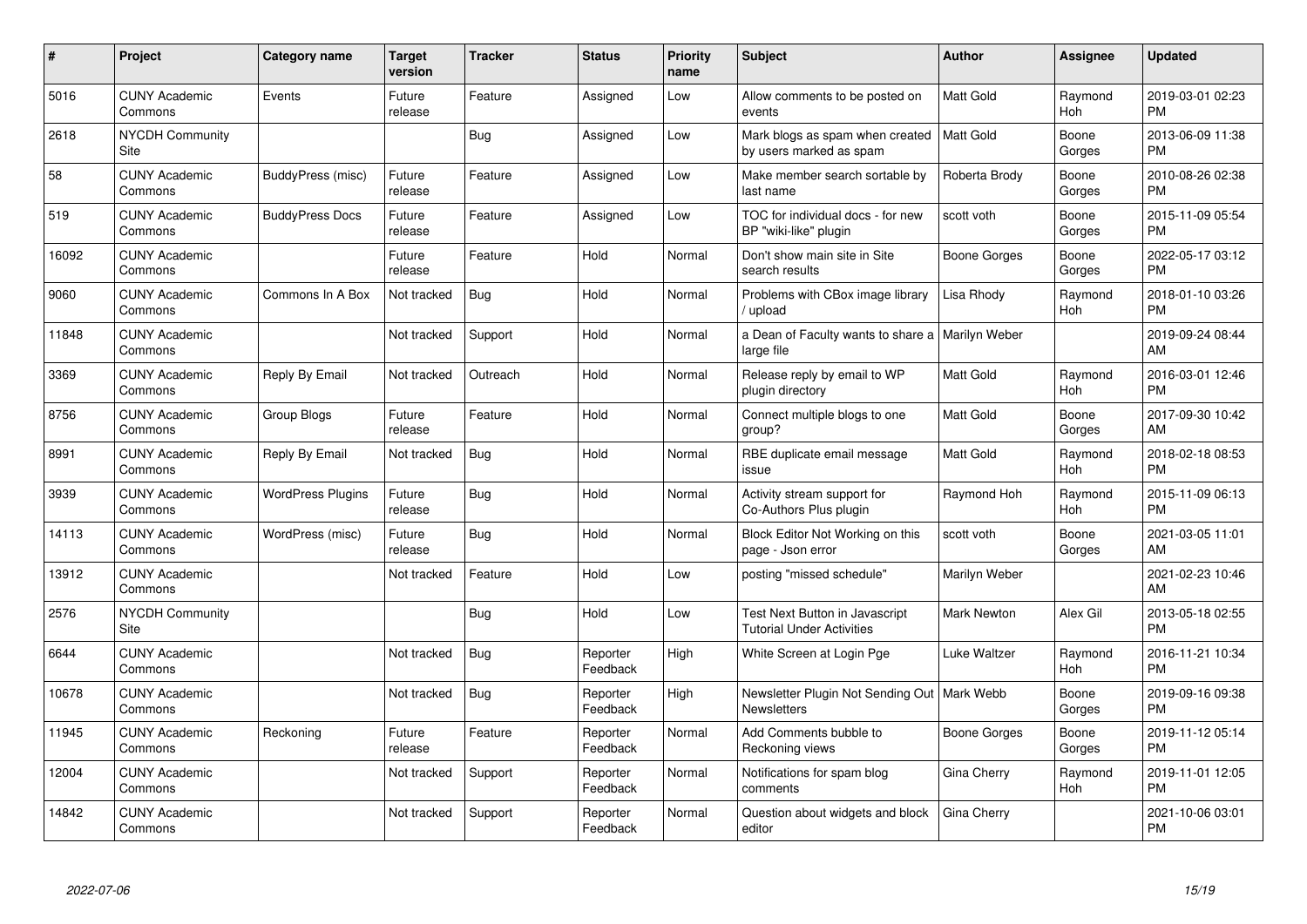| #     | Project                         | <b>Category name</b>     | <b>Target</b><br>version | <b>Tracker</b> | <b>Status</b>        | <b>Priority</b><br>name | <b>Subject</b>                                                     | <b>Author</b> | Assignee            | <b>Updated</b>                |
|-------|---------------------------------|--------------------------|--------------------------|----------------|----------------------|-------------------------|--------------------------------------------------------------------|---------------|---------------------|-------------------------------|
| 9289  | <b>CUNY Academic</b><br>Commons | <b>WordPress Plugins</b> | Future<br>release        | Bug            | Reporter<br>Feedback | Normal                  | <b>Email Users Plugin</b>                                          | Laurie Hurson | Boone<br>Gorges     | 2018-10-24 12:34<br><b>PM</b> |
| 11131 | <b>CUNY Academic</b><br>Commons |                          | Future<br>release        | Feature        | Reporter<br>Feedback | Normal                  | <b>Image Annotation Plugins</b>                                    | Laurie Hurson |                     | 2019-02-26 11:33<br>AM        |
| 11415 | <b>CUNY Academic</b><br>Commons | <b>WordPress Plugins</b> | Not tracked              | <b>Bug</b>     | Reporter<br>Feedback | Normal                  | Blog Subscriptions in Jetpack                                      | Laurie Hurson |                     | 2019-05-14 10:34<br>AM        |
| 12121 | <b>CUNY Academic</b><br>Commons | <b>WordPress Plugins</b> | 2.0.3                    | Feature        | Reporter<br>Feedback | Normal                  | Embedding H5P Iframes on<br>Commons Site                           | Laurie Hurson | Boone<br>Gorges     | 2022-06-29 11:32<br>AM        |
| 12446 | <b>CUNY Academic</b><br>Commons | Groups (misc)            | Future<br>release        | Feature        | Reporter<br>Feedback | Normal                  | Toggle default site to group forum<br>posting                      | Laurie Hurson | Laurie Hurson       | 2020-03-10 11:57<br>AM        |
| 12484 | <b>CUNY Academic</b><br>Commons |                          | Not tracked              | Support        | Reporter<br>Feedback | Normal                  | Sign up Code for COIL Course<br>starting in March                  | Laurie Hurson | Matt Gold           | 2020-03-02 02:26<br><b>PM</b> |
| 14504 | <b>CUNY Academic</b><br>Commons |                          | Not tracked              | Publicity      | Reporter<br>Feedback | Normal                  | Adding showcases to home page<br>menu                              | Laurie Hurson | Boone<br>Gorges     | 2022-01-19 03:26<br><b>PM</b> |
| 14538 | <b>CUNY Academic</b><br>Commons |                          | Not tracked              | Support        | Reporter<br>Feedback | Normal                  | Weebly To Commons                                                  | Laurie Hurson |                     | 2021-09-14 10:47<br>AM        |
| 15176 | <b>CUNY Academic</b><br>Commons |                          | Not tracked              | Support        | Reporter<br>Feedback | Normal                  | Archiving Q Writing & Old<br>Wordpress Sites on the Commons        | Laurie Hurson |                     | 2022-02-08 10:28<br>AM        |
| 15613 | <b>CUNY Academic</b><br>Commons |                          | 2.0.3                    | Feature        | Reporter<br>Feedback | Normal                  | Adding "Passster" plugin                                           | Laurie Hurson |                     | 2022-06-29 11:32<br>AM        |
| 15923 | <b>CUNY Academic</b><br>Commons |                          | Not tracked              | Feature        | Reporter<br>Feedback | Normal                  | <b>Bellows Plugin Adjustments</b>                                  | Laurie Hurson |                     | 2022-04-20 10:10<br>AM        |
| 5317  | <b>CUNY Academic</b><br>Commons | Group Blogs              | Not tracked              | <b>Bug</b>     | Reporter<br>Feedback | Normal                  | Notifications of New Post Didn't<br>Come                           | Luke Waltzer  | Samantha<br>Raddatz | 2016-03-21 10:41<br><b>PM</b> |
| 9211  | <b>CUNY Academic</b><br>Commons | <b>WordPress Plugins</b> | Future<br>release        | Support        | Reporter<br>Feedback | Normal                  | Auto-Role Setting in Forum Plugin<br><b>Causing Some Confusion</b> | Luke Waltzer  | Boone<br>Gorges     | 2018-03-13 11:44<br>AM        |
| 9207  | <b>CUNY Academic</b><br>Commons |                          | Future<br>release        | Support        | Reporter<br>Feedback | Normal                  | display dashboards made in<br>Tableau?                             | Marilyn Weber | Boone<br>Gorges     | 2018-04-10 10:42<br>AM        |
| 10273 | <b>CUNY Academic</b><br>Commons | Registration             | Not tracked              | Support        | Reporter<br>Feedback | Normal                  | users combining CF and campus<br>address                           | Marilyn Weber |                     | 2019-09-18 10:58<br>AM        |
| 10657 | <b>CUNY Academic</b><br>Commons |                          | Not tracked              | Support        | Reporter<br>Feedback | Normal                  | child theme problems                                               | Marilyn Weber |                     | 2018-11-08 01:19<br><b>PM</b> |
| 11149 | <b>CUNY Academic</b><br>Commons |                          | Not tracked              | Support        | Reporter<br>Feedback | Normal                  | comments getting blocked                                           | Marilyn Weber | Raymond<br>Hoh      | 2019-03-26 11:40<br>AM        |
| 11509 | <b>CUNY Academic</b><br>Commons |                          | Not tracked              | Support        | Reporter<br>Feedback | Normal                  | deleted Page causing a Menu<br>problem?                            | Marilyn Weber |                     | 2019-06-04 09:54<br>AM        |
| 11771 | <b>CUNY Academic</b><br>Commons |                          | Not tracked              | Support        | Reporter<br>Feedback | Normal                  | post displays in sections                                          | Marilyn Weber |                     | 2019-08-20 10:34<br>AM        |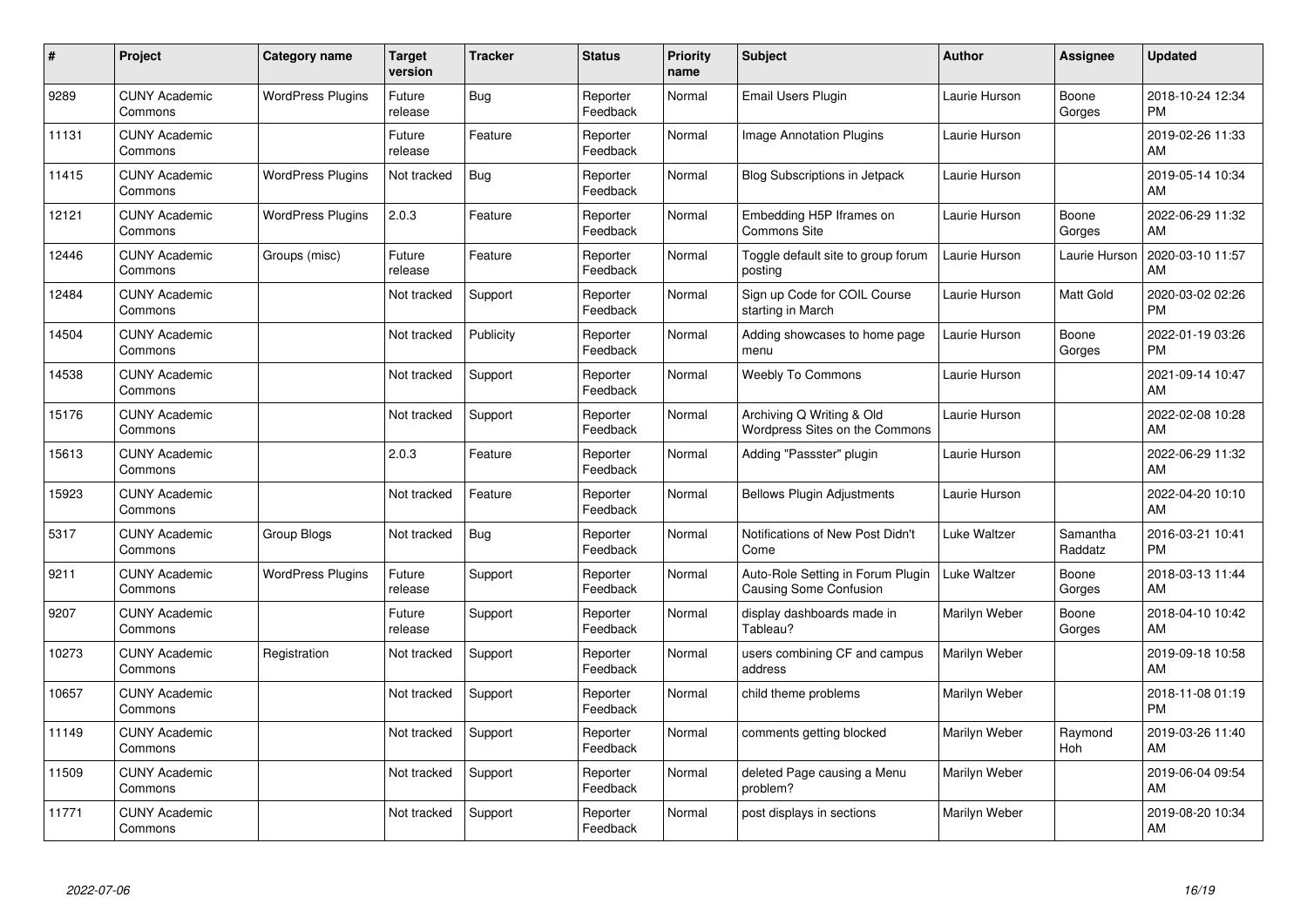| #     | Project                         | Category name             | <b>Target</b><br>version | <b>Tracker</b> | <b>Status</b>        | Priority<br>name | <b>Subject</b>                                                                                | <b>Author</b>      | Assignee       | <b>Updated</b>                |
|-------|---------------------------------|---------------------------|--------------------------|----------------|----------------------|------------------|-----------------------------------------------------------------------------------------------|--------------------|----------------|-------------------------------|
| 11787 | <b>CUNY Academic</b><br>Commons |                           | Not tracked              | Support        | Reporter<br>Feedback | Normal           | automated comments notifications<br>on ZenDesk                                                | Marilyn Weber      |                | 2019-08-26 06:18<br><b>PM</b> |
| 12350 | <b>CUNY Academic</b><br>Commons | <b>Blogs (BuddyPress)</b> | Not tracked              | Support        | Reporter<br>Feedback | Normal           | URL creation problem                                                                          | Marilyn Weber      |                | 2020-02-03 11:27<br>AM        |
| 12360 | <b>CUNY Academic</b><br>Commons | <b>WordPress Themes</b>   | Not tracked              | Bug            | Reporter<br>Feedback | Normal           | site just says "DANTE We are<br>currently in maintenance mode,<br>please check back shortly." | Marilyn Weber      |                | 2020-02-04 12:13<br><b>PM</b> |
| 12741 | <b>CUNY Academic</b><br>Commons | <b>WordPress Plugins</b>  | Not tracked              | Support        | Reporter<br>Feedback | Normal           | Tableau Public Viz Block                                                                      | Marilyn Weber      | Raymond<br>Hoh | 2020-05-12 11:00<br>AM        |
| 13034 | <b>CUNY Academic</b><br>Commons |                           | Not tracked              | Support        | Reporter<br>Feedback | Normal           | a site is asking people to join the<br>Commons to get a download                              | Marilyn Weber      |                | 2020-07-12 07:23<br>AM        |
| 13255 | <b>CUNY Academic</b><br>Commons |                           | Not tracked              | Support        | Reporter<br>Feedback | Normal           | Accessibility problems                                                                        | Marilyn Weber      |                | 2020-09-01 05:48<br><b>PM</b> |
| 13328 | <b>CUNY Academic</b><br>Commons | Group Forums              | Not tracked              | <b>Bug</b>     | Reporter<br>Feedback | Normal           | cross-posting in two related<br>groups                                                        | Marilyn Weber      | Raymond<br>Hoh | 2020-09-15 10:39<br><b>PM</b> |
| 13975 | <b>CUNY Academic</b><br>Commons | Social Paper              | Not tracked              | Support        | Reporter<br>Feedback | Normal           | can't approve comments on Social<br>Paper paper                                               | Marilyn Weber      |                | 2021-02-12 09:33<br>AM        |
| 14074 | <b>CUNY Academic</b><br>Commons | WordPress (misc)          | Not tracked              | Support        | Reporter<br>Feedback | Normal           | page password protection problem                                                              | Marilyn Weber      |                | 2021-03-02 11:03<br>AM        |
| 14398 | <b>CUNY Academic</b><br>Commons |                           | Not tracked              | Support        | Reporter<br>Feedback | Normal           | Events plug-in notification problem                                                           | Marilyn Weber      |                | 2021-05-11 11:21<br>AM        |
| 14784 | <b>CUNY Academic</b><br>Commons |                           |                          | Support        | Reporter<br>Feedback | Normal           | User report of logo problem when<br>using Customizer theme                                    | Marilyn Weber      |                | 2021-09-17 10:25<br>AM        |
| 14900 | <b>CUNY Academic</b><br>Commons |                           | Not tracked              | Support        | Reporter<br>Feedback | Normal           | previous theme?                                                                               | Marilyn Weber      |                | 2021-10-25 10:31<br>AM        |
| 15169 | <b>CUNY Academic</b><br>Commons |                           | 2.0.3                    | Support        | Reporter<br>Feedback | Normal           | new Prelude website zipfiles for<br>custom theme and other files.                             | Marilyn Weber      |                | 2022-06-29 11:32<br>AM        |
| 15260 | <b>CUNY Academic</b><br>Commons |                           |                          | Support        | Reporter<br>Feedback | Normal           | Diacritical markings   European<br><b>Stages</b>                                              | Marilyn Weber      |                | 2022-02-04 08:16<br>AM        |
| 15370 | <b>CUNY Academic</b><br>Commons |                           |                          | Support        | Reporter<br>Feedback | Normal           | All-in-One Event Calendar?                                                                    | Marilyn Weber      |                | 2022-02-17 11:03<br>AM        |
| 15655 | <b>CUNY Academic</b><br>Commons |                           | 2.0.3                    | Support        | Reporter<br>Feedback | Normal           | Event Aggregator plugin?                                                                      | Marilyn Weber      |                | 2022-06-29 11:32<br>AM        |
| 16099 | <b>CUNY Academic</b><br>Commons |                           |                          | Support        | Reporter<br>Feedback | Normal           | request for Newsletter Glue                                                                   | Marilyn Weber      |                | 2022-05-13 12:14<br><b>PM</b> |
| 16110 | <b>CUNY Academic</b><br>Commons |                           |                          | Support        | Reporter<br>Feedback | Normal           | remove Creative Commons<br>license from pages?                                                | Marilyn Weber      | Raymond<br>Hoh | 2022-05-17 06:11<br><b>PM</b> |
| 2573  | <b>NYCDH Community</b><br>Site  |                           |                          | Feature        | Reporter<br>Feedback | Normal           | Add dh_nyc twitter list feed to site                                                          | <b>Mark Newton</b> | Matt Gold      | 2013-05-16 11:42<br><b>PM</b> |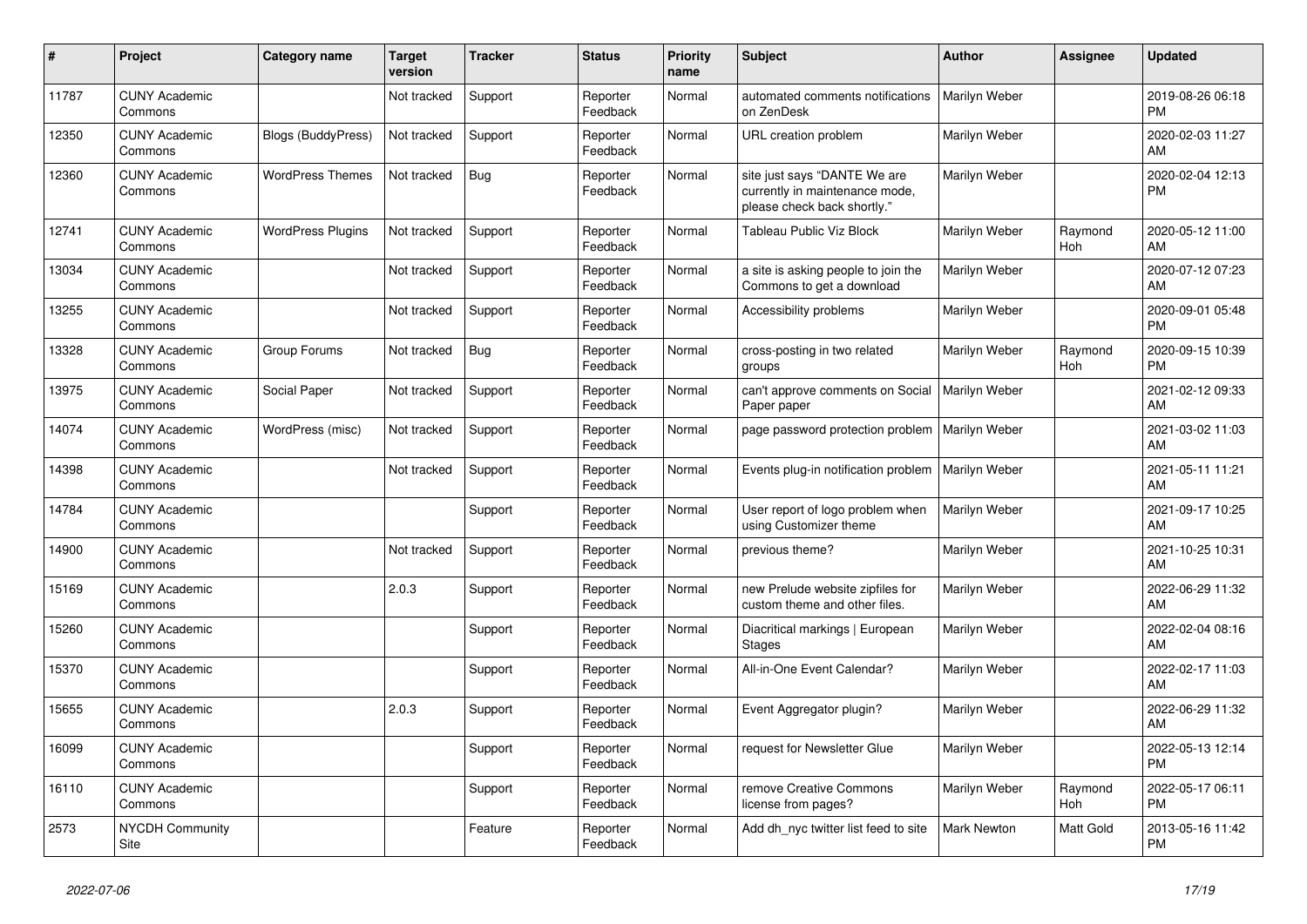| #     | Project                         | <b>Category name</b>       | <b>Target</b><br>version | <b>Tracker</b> | <b>Status</b>        | <b>Priority</b><br>name | <b>Subject</b>                                                       | <b>Author</b>           | <b>Assignee</b>  | <b>Updated</b>                |
|-------|---------------------------------|----------------------------|--------------------------|----------------|----------------------|-------------------------|----------------------------------------------------------------------|-------------------------|------------------|-------------------------------|
| 10262 | <b>CUNY Academic</b><br>Commons |                            | Not tracked              | Bug            | Reporter<br>Feedback | Normal                  | Newsletter Plugin: Broken Image<br>at Bottom of All Newsletters      | Mark Webb               | Raymond<br>Hoh   | 2018-08-30 05:17<br><b>PM</b> |
| 10769 | <b>CUNY Academic</b><br>Commons | <b>WordPress Themes</b>    | Not tracked              | Bug            | Reporter<br>Feedback | Normal                  | 2011 Theme Sidebar                                                   | Mark Webb               |                  | 2018-12-04 04:09<br><b>PM</b> |
| 11120 | <b>CUNY Academic</b><br>Commons | <b>WordPress Plugins</b>   | Not tracked              | <b>Bug</b>     | Reporter<br>Feedback | Normal                  | Events Manager Events Not<br>Showing Up                              | Mark Webb               |                  | 2019-02-27 04:10<br><b>PM</b> |
| 1544  | <b>CUNY Academic</b><br>Commons | Groups (misc)              | Future<br>release        | Feature        | Reporter<br>Feedback | Normal                  | Group Filtering and Sorting                                          | Matt Gold               | Chris Stein      | 2019-03-01 02:25<br><b>PM</b> |
| 6014  | <b>CUNY Academic</b><br>Commons | Publicity                  | Future<br>release        | Publicity      | Reporter<br>Feedback | Normal                  | Google search listing                                                | <b>Matt Gold</b>        | Boone<br>Gorges  | 2016-09-21 03:48<br><b>PM</b> |
| 7115  | <b>CUNY Academic</b><br>Commons | Groups (misc)              | Future<br>release        | Feature        | Reporter<br>Feedback | Normal                  | make licensing info clear during<br>group creation                   | <b>Matt Gold</b>        | Raymond<br>Hoh   | 2020-12-08 11:32<br>AM        |
| 9947  | <b>CUNY Academic</b><br>Commons | <b>WordPress Plugins</b>   | Future<br>release        | Feature        | Reporter<br>Feedback | Normal                  | Install H5P quiz plugin                                              | Matt Gold               | Boone<br>Gorges  | 2018-09-11 11:01<br>AM        |
| 9979  | <b>CUNY Academic</b><br>Commons | <b>Email Notifications</b> | Not tracked              | <b>Bug</b>     | Reporter<br>Feedback | Normal                  | Reports of slow email activation<br>emails                           | <b>Matt Gold</b>        | Boone<br>Gorges  | 2018-08-29 09:40<br><b>PM</b> |
| 10040 | <b>CUNY Academic</b><br>Commons | WordPress (misc)           | Not tracked              | Bug            | Reporter<br>Feedback | Normal                  | User doesn't see full list of themes                                 | <b>Matt Gold</b>        | Boone<br>Gorges  | 2018-07-25 10:12<br>AM        |
| 11449 | <b>CUNY Academic</b><br>Commons | WordPress - Media          | Not tracked              | Support        | Reporter<br>Feedback | Normal                  | Cloning Media Library for JITP<br>from Staging to Production Site    | Patrick DeDauw          | Boone<br>Gorges  | 2019-05-13 12:00<br><b>PM</b> |
| 14483 | <b>CUNY Academic</b><br>Commons | WordPress - Media          | Not tracked              | <b>Bug</b>     | Reporter<br>Feedback | Normal                  | <b>Wordpress PDF Embed Stopped</b><br>Working after JITP Media Clone | Patrick DeDauw          | Boone<br>Gorges  | 2021-05-20 01:51<br><b>PM</b> |
| 11077 | <b>CUNY Academic</b><br>Commons | Events                     | Not tracked              | Feature        | Reporter<br>Feedback | Normal                  | Show event category description<br>in event list view                | Raffi<br>Khatchadourian |                  | 2019-02-12 10:38<br><b>PM</b> |
| 15242 | <b>CUNY Academic</b><br>Commons | Performance                | Not tracked              | <b>Bug</b>     | Reporter<br>Feedback | Normal                  | Slugist site                                                         | Raffi<br>Khatchadourian | Boone<br>Gorges  | 2022-02-07 11:14<br>AM        |
| 15516 | <b>CUNY Academic</b><br>Commons | <b>WordPress Plugins</b>   |                          | Bug            | Reporter<br>Feedback | Normal                  | Can't publish or save draft of post<br>on wordpress.com              | Raffi<br>Khatchadourian | Raymond<br>Hoh   | 2022-03-02 05:52<br><b>PM</b> |
| 16290 | <b>CUNY Academic</b><br>Commons |                            |                          | Feature        | Reporter<br>Feedback | Normal                  | Add Table Of Contents Block<br>plug-in                               | Raffi<br>Khatchadourian |                  | 2022-06-24 10:26<br>AM        |
| 14983 | <b>CUNY Academic</b><br>Commons | WordPress (misc)           | Not tracked              | Support        | Reporter<br>Feedback | Normal                  | "Read More" tag not working                                          | Rebecca Krisel          | Raymond<br>Hoh   | 2021-11-23 01:17<br><b>PM</b> |
| 5826  | <b>CUNY Academic</b><br>Commons | <b>WordPress Plugins</b>   | Future<br>release        | Support        | Reporter<br>Feedback | Normal                  | <b>Remove Subscription Options</b><br>plugin from directory          | Sarah Morgano           | Sarah<br>Morgano | 2016-10-21 04:14<br><b>PM</b> |
| 9515  | <b>CUNY Academic</b><br>Commons | <b>WordPress Plugins</b>   | Not tracked              | Bug            | Reporter<br>Feedback | Normal                  | Text to Speech plugin - "More<br>Slowly" checkbox not working        | scott voth              | Boone<br>Gorges  | 2018-06-13 02:26<br><b>PM</b> |
| 10982 | <b>CUNY Academic</b><br>Commons | Domain Mapping             | Not tracked              | Support        | Reporter<br>Feedback | Normal                  | <b>CNAME</b> question                                                | scott voth              |                  | 2019-01-22 04:29<br><b>PM</b> |